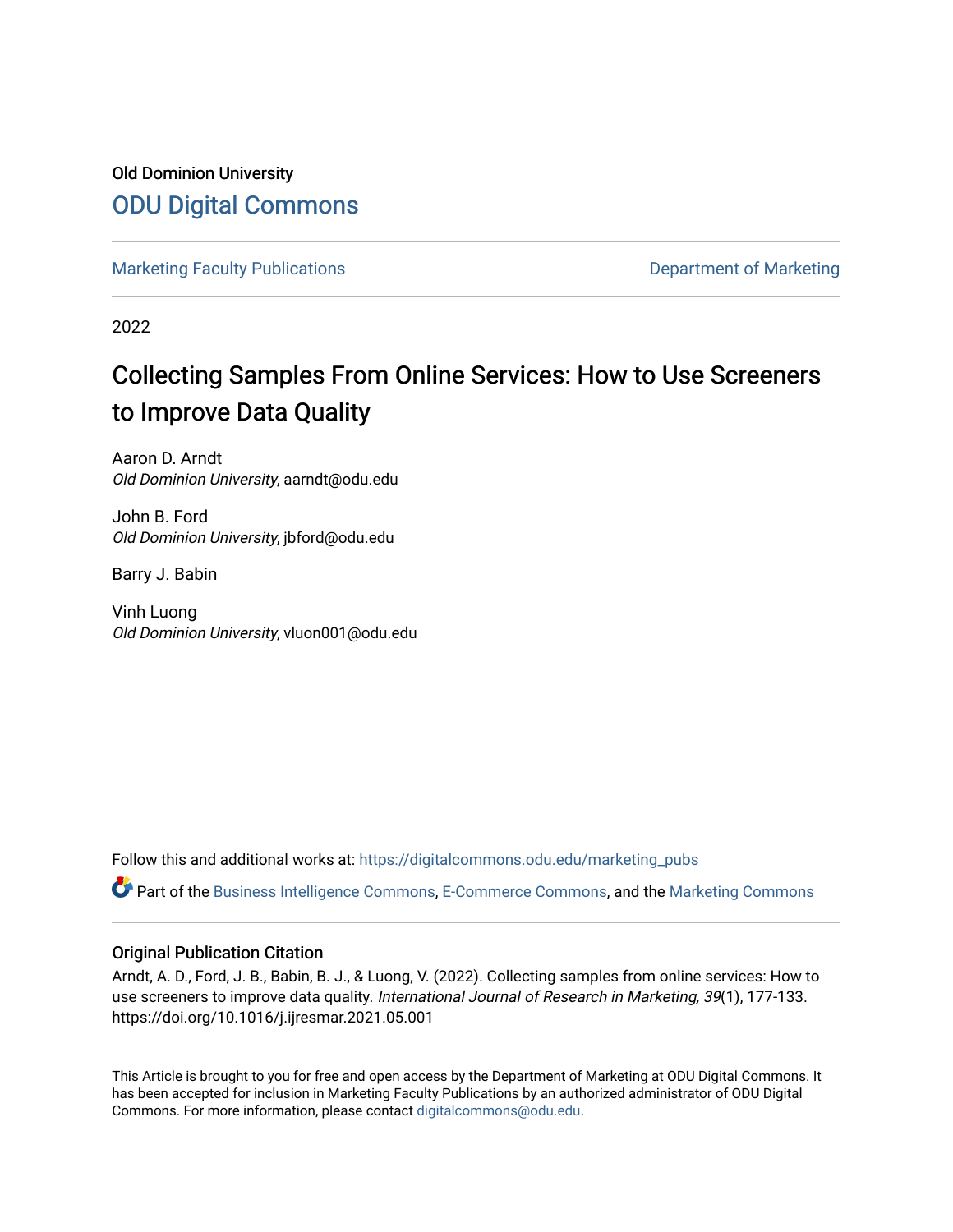

International Journal of Research in Marketing

journal homepage: [www.elsevier.com/locate/ijresmar](http://www.elsevier.com/locate/ijresmar)

## Full length article

## Collecting samples from online services: How to use screeners to improve data quality



Aaron D. Arndt <sup>a,</sup>\*, John B. Ford <sup>b</sup>, Barry J. Babin <sup>c</sup>, Vinh Luong <sup>d</sup>

a Old Dominion University, Strome College of Business, Department of Marketing, 2055 Constant Hall, Norfolk, VA 23529, United States **b Old Dominion University, Strome College of Business, Department of Marketing, 2117 Constant Hall, Norfolk, VA 23529, United States** <sup>c</sup>University of Mississippi, Ole Miss Business School, Department of Marketing, 235 Holman Hall University, MS 38677, United States <sup>d</sup> Old Dominion University, Strome College of Business, Department of Marketing, Constant Hall, Norfolk, VA 23529, United States

## article info

Article history: First received on March 23, 2020 and was under review for 8 months Available online 17 May 2021

Area Editor: Donald R. Lehmann

Keywords: Online samples Sampling MTurk Screening Data quality Integrity

## **ABSTRACT**

Increasingly, marketing and consumer researchers rely on online data collection services. While actively-managed data collection services directly assist with the sampling process, minimally-managed data collection services, such as Amazon's Mechanical Turk (MTurk), leave researchers solely responsible for recruiting, screening, cleaning, and evaluating responses. The research reported here proposes a 2  $\times$  2 framework based on sampling goal and methodology for screening and evaluating the quality of online samples. By sampling goals, screeners can be categorized as selection, which involves matching the sample with the targeted population; or as accuracy, which involves ensuring that participants are appropriately attentive. By methodology, screeners can be categorized as direct, which screens individual responses; and as statistical, which provides quantitative signals of low quality. Multiple screeners for each of the four categories are compared across three MTurk samples, two actively-managed data collection samples (Qualtrics and Dynata), and a student sample. The results suggest the need for screening in every online sample, particularly for the MTurk samples, with the fewest supplier-provided filters. Recommendations are provided for researchers and journal reviewers that provide greater transparency with respect to sample practices.

 2021 The Authors. Published by Elsevier B.V. This is an open access article under the CC BY-NC-ND license [\(http://creativecommons.org/licenses/by-nc-nd/4.0/\)](http://creativecommons.org/licenses/by-nc-nd/4.0/).

## 1. Introduction

An increasing number of marketing researchers are buying data through online data collection services ([Goodman &](#page-16-0) [Paolacci, 2017](#page-16-0)). An examination of four prominent journals in Marketing (Journal of Marketing, Journal of Marketing Research, Journal of Consumer Research and Journal of the Academy of Marketing Science) from 2014 to 2018 indicates that 360 out of 1101 articles (32.7%) purchased responses from Amazon's online crowdsourcing website, Mechanical Turk (aka, MTurk). Yet, only about 16% of these studies report procedures used to achieve data quality. To date, marketing research focuses on comparing the reliability and generalizability of data obtained through online crowdsourcing to other data sources [\(Kees, Berry, Burton, & Sheehan, 2017](#page-16-0)) and assessing the veracity of responses from MTurk [\(Wessling, Huber, & Netzer,](#page-17-0) [2017\)](#page-17-0). Little attention is given to the effectiveness of screening procedures used to assess and control overall online survey data quality. For example, [Wessling et al. \(2017\)](#page-17-0) explain that many MTurk respondents (aka, MTurkers) provide low-quality

⇑ Corresponding author.

<https://doi.org/10.1016/j.ijresmar.2021.05.001>

E-mail addresses: [aarndt@odu.edu](mailto:aarndt@odu.edu) (A.D. Arndt), [jbford@odu.edu](mailto:jbford@odu.edu) (J.B. Ford), [bbabin@bus.olemiss.edu](mailto:bbabin@bus.olemiss.edu) (B.J. Babin), [vluon001@odu.edu](mailto:vluon001@odu.edu) (V. Luong).

<sup>0167-8116/ 2021</sup> The Authors. Published by Elsevier B.V.

This is an open access article under the CC BY-NC-ND license [\(http://creativecommons.org/licenses/by-nc-nd/4.0/](http://creativecommons.org/licenses/by-nc-nd/4.0/)).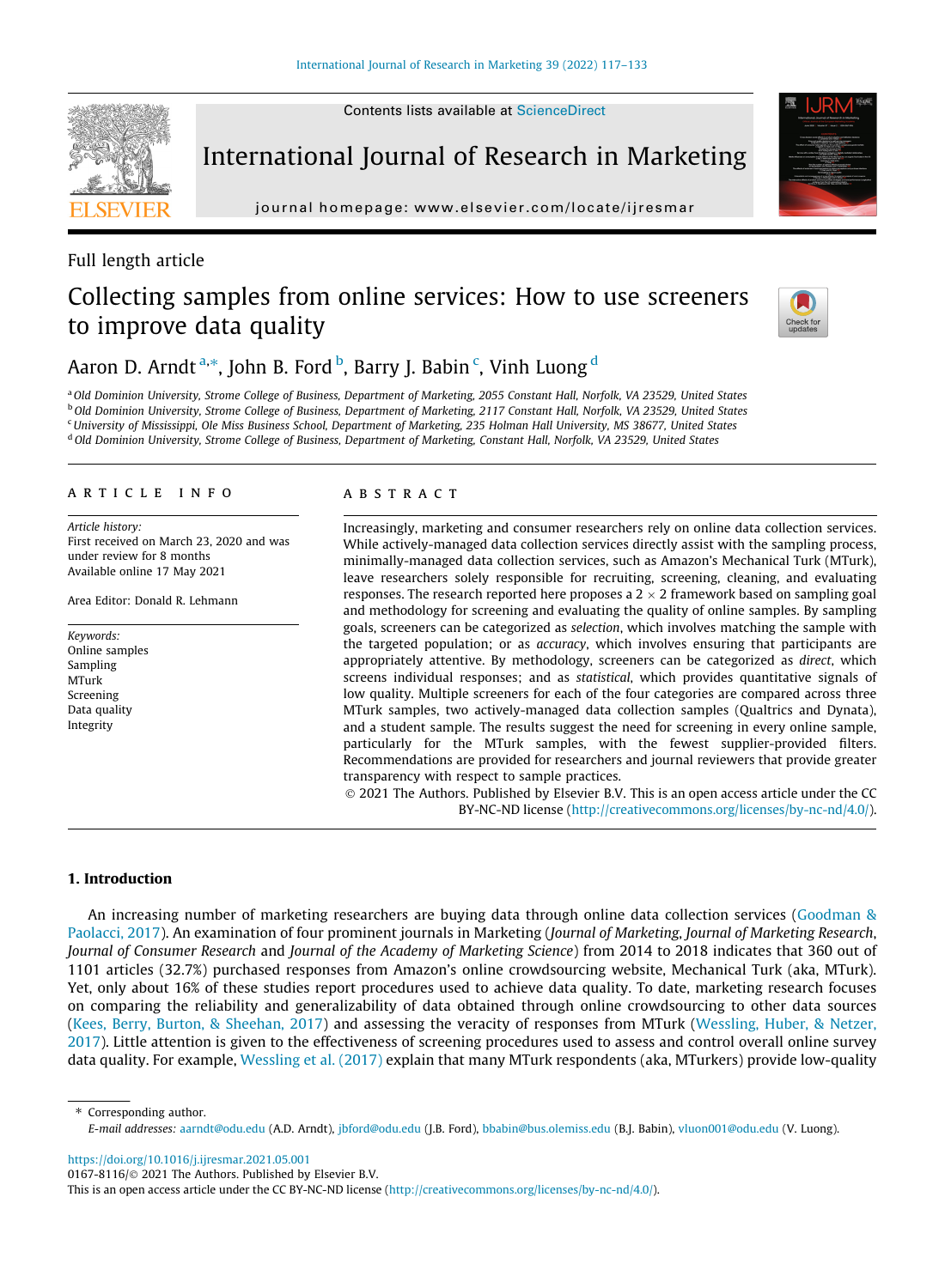data, but they provide only limited practical guidance for managing data quality. Researchers are faced with a myriad of choices for assessing and controlling data quality. An empirical evaluation of data screening procedures would help researchers to understand the impact of their choices.

Screening is particularly important for crowdsourced data collection services like MTurk because they are minimallymanaged. Traditional sampling services, such as Nielsen and Dynata, actively-manage panel membership. They recruit and verify the identity of panel members and then use statistical techniques to draw samples from their membership panels. By contrast, minimally-managed data collection services recruit internet workers to ''work" by responding to online posts inviting survey participants. The effort made to verify participant identity is minimal. An MTurk work request is analogous to putting a billboard up asking people to send their opinions on certain matters for pay. Respondents self-select (single optin) into studies with the resulting sample highly unlikely to be representative of a relevant target population. Because research materials must be customized to a limited set of languages and cultures, the sample representativeness of a target population is important for all human-subjects research, even for theory that is universally generalizable. Nonrepresentative samples become sources of bias when members interpret experimental manipulations and measurement scales differently relative to the intended population. Thus, all researchers should have the capability to estimate representativeness so they can make informed decisions.

The goal of scientific sampling in human subjects' research is to collect a sample that matches the target population characteristics as much as possible from respondents who are appropriately attentive and honest [\(Berinsky, Huber, & Lenz,](#page-16-0) [2012\)](#page-16-0). While actively-managed data collection services help researchers ensure response quality, minimally-managed data collection services provide only built-in options for prescreening data and are not otherwise involved in the data collection process. Researchers using minimally-managed services have a dizzying number of options for screening samples. MTurk provides options allowing a requester to select only accounts with a minimum number of jobs (Human Intelligence Tasks or HITs) completed, minimum approval rate (the percentage of HITs that requesters felt were completed adequately), reported location, or by choosing to make the HIT request available only to MTurk Masters (MTurker accounts completing an extremely large number of HITs with a high approval rating can receive the Master designation).<sup>1</sup> Additionally, researchers can include an almost infinite number of screening criteria in the research materials to select respondents and ensure that they are paying attention, such as requiring certain respondent demographics (e.g., female) or correct answers to attention checks (e.g., pick choice  $"2"$ ).

Currently, the marketing literature provides very little empirically-based guidance as to how to choose, build, assess, or report screening criteria for online samples. [DeSimone, Harms, and DeSimone \(2015\)](#page-16-0) categorize screening techniques by methodology, but they do not provide actionable recommendations for when or how to use screeners to improve data quality. Thus, marketing researchers lack clear guidelines for screening data. The purpose of this research is to: (1) establish a typology for classifying screening criteria and (2) evaluate the number of responses screened by criteria for each data source. In other words, what are effective screeners and how do they work? Such insight should help researchers who opt to use online samples to better evaluate response validity and, also, to help reviewers evaluate sample quality more effectively. Ultimately, data generalizability is necessary for external validity and, subsequently, the development of meaningful managerial implications.

## 2. Background on online crowdsourcing samples

Traditional survey techniques, such as telephone, mall-intercept, and postal-mail interviews, have been largely replaced in academic marketing research by online approaches, often involving fee-based data access obtained through intermediaries. Yet, online data sources are not homogeneous. Marketing research services like Dynata and Kantar, and online survey technology firms like Qualtrics, offer access to actively-managed pools of respondents, in which respondents should be vetted and prescreened before signing up to receive survey invitations. Because respondents cannot change their identity without going through a long process, and they cannot know what surveys they are ''missing," panel members have far fewer opportunities or incentives to mislead researchers. Other services, such as MTurk, provide access to minimally-managed pools of respondents and delegate respondent screening to researchers. Thus, the same person who develops hypotheses also becomes responsible for screening respondents and cleaning data. As shown in [Fig. 1](#page-3-0), compared to actively-managed services, the use of minimally-managed services is growing quickly because of the lower cost perceptions and greater convenience [\(Shapiro, Chandler, & Mueller, 2013](#page-17-0)).

The typical price paid for an MTurk survey response varies between \$0.50 and \$1.50. Data obtained through Qualtrics is normally approximately \$5 dollars per ''good complete" (complete responses surviving screening by data provider) for household data. That charge grows for more specialized panels. For example, a panel of business-to-business (B2B) salespeople may cost \$20 or more per good complete. Given the economics and convenience, it is not surprising that academics have embraced the use of MTurk ([Hulland & Miller, 2018](#page-16-0)).

<sup>1</sup> Amazon more recently uses the term project for a HIT. According to the MTurk website, achievement of the ''Master" designation is determined by statistical models. The MTurk worker blogs indicate that thousands of HITs must be completed in order to meet statistical criteria.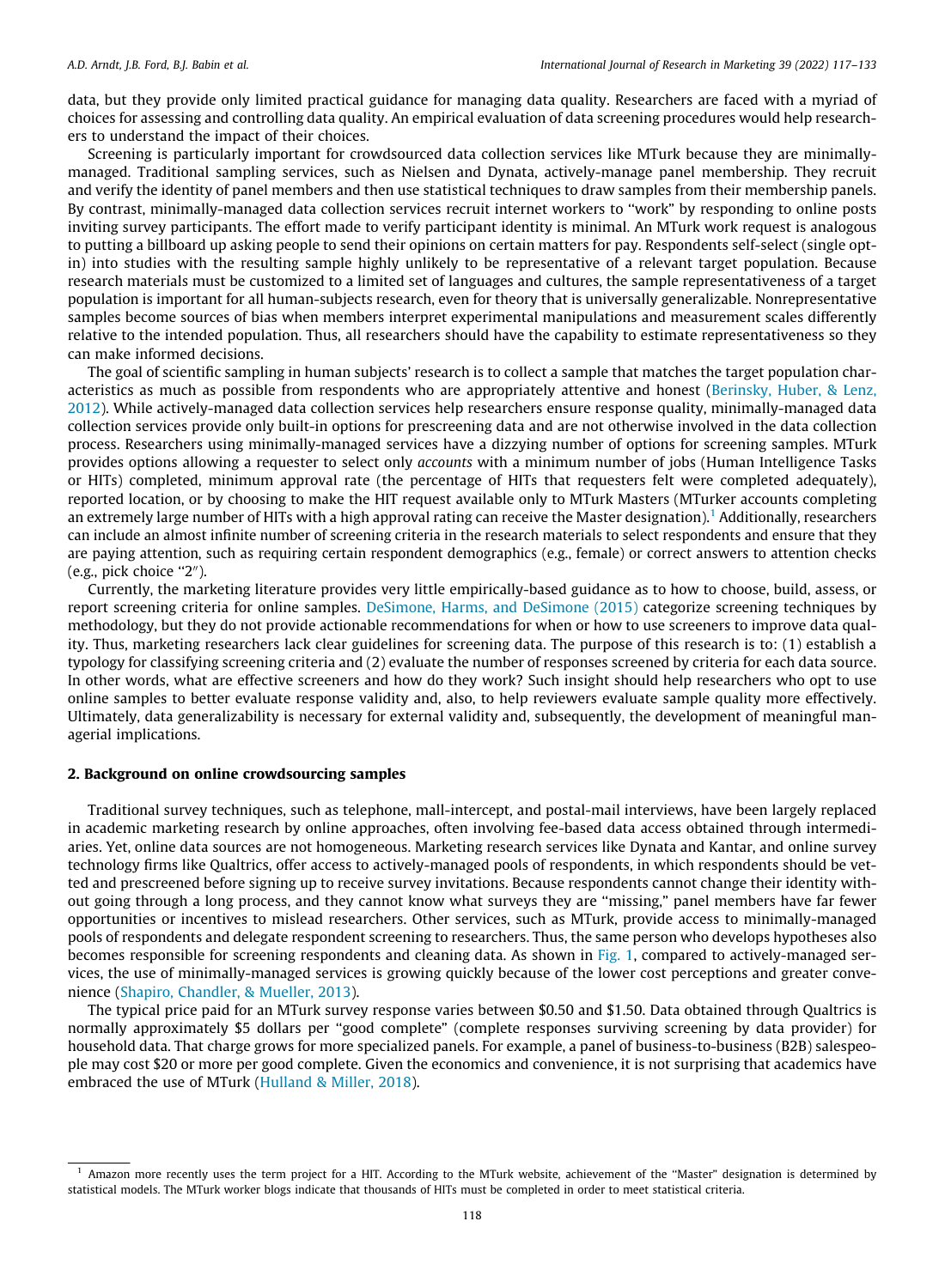<span id="page-3-0"></span>

Fig. 1. Prevalence of studies that used at least one MTurk sample.

#### 2.1. Who are minimally-managed panel respondents?

Although the crowdsourcing platform Prolific is gaining popularity, the most commonly used minimally-managed online data collection service is MTurk. Amazon provides no official information regarding the total size and aggregate demographics of MTurk ''workers." Information on just who MTurk workers are remains scarce. [Paolacci and Chandler \(2014\)](#page-16-0) stated that there were more than half a million MTurkers living in 190 countries in 2014, which is consistent with Amazon's advertised size. According to [Robinson, Rosenzweig, Moss, and Litman \(2019\),](#page-17-0) there are about 250,810 active workers, of which there are 4845 ''superworkers" who account for nearly half of the total HITs completed. Superworkers are likely over-sensitized to research materials, particularly experimental manipulations, because they participate in so many studies. Because of oversensitization, one could make the argument that superworkers are quite different in their perceptions from less sensitized participants, again raising serious questions about representativeness.

Further complicating the effort to identify respondents, Virtual Private Networks (VPNs) can disguise the true physical location of respondents. [Dennis, Goodson, and Pearson \(2018\)](#page-16-0) directly investigate the use of VPNs in MTurk samples and identify that about 30% of respondents use VPNs. About 85% of observations associated with VPNs include nonsensical responses that the authors suspect as caused by a lack of English skills ([Dennis et al., 2018](#page-16-0)), calling into question whether respondents are truly located in the U.S. While Prolific does provide a mechanism for participants to verify their identity, most minimally-managed crowdsourcing participants are essentially anonymous.

A major concern with samples from minimally-managed online services is repeated participation, where respondents take part in the same or similar studies many times ([Woo, Keith, & Thornton, 2015](#page-17-0)). Using VPNs, a single respondent may complete the same survey multiple times with multiple different accounts ([Chmielewski & Kucker, 2020; Chesney &](#page-16-0) [Penny, 2013](#page-16-0)). Even without VPNs, MTurkers may complete separate tasks for the same requester without restriction [\(Cheung, Burns, Sinclair, & Sliter, 2017](#page-16-0)). With repeated exposure to the same or similar study materials, respondents can learn a study purpose, expose themselves to information from other experimental conditions, and ultimately determine the response that the researcher is looking for ([Conte, Levati, & Montinari, 2014\)](#page-16-0).

## 2.2. Data quality

Overall, the attentiveness and scale reliabilities of samples collected from minimally-managed services appear to be comparable or exceed those obtained from actively-managed services. [Kees et al. \(2017\)](#page-16-0) compare a series of different samples obtained through Qualtrics with MTurk and other sources like student samples and Lightspeed. There were some issues with all sources, but they conclude that the data from MTurk was no worse than any other potential sources. In fact, they argue that MTurk data actually outperformed professional panels based on participant involvement, attention checks, research participation and general computer knowledge. Yet, other authors recently point to ''an MTurk Crisis" based on the declining data quality evidenced recently [\(Chmielewski & Kucker, 2020\)](#page-16-0).

The marketing literature displays scant attention to data screening. As shown in [Table 1,](#page-4-0) only about 16% of articles using MTurk samples discuss screening procedures. Even when mentioned, articles often only provide minimal information about screening, such as country restrictions (e.g., ''a U.S. sample") or approval rating (e.g., ''1000 HITs with a 95% approval rating"). Without a systematic approach to understanding screening criteria, it is impossible to estimate data quality. In regards to screening, [Chandler, Mueller, and Paolacci \(2014, p. 121\)](#page-16-0) argue, ''What is particularly worrying is that even a casual inspection of the papers that use data collected from MTurk reveals that workers are frequently excluded for a wide variety of reasons and that these exclusion criteria are often applied post hoc."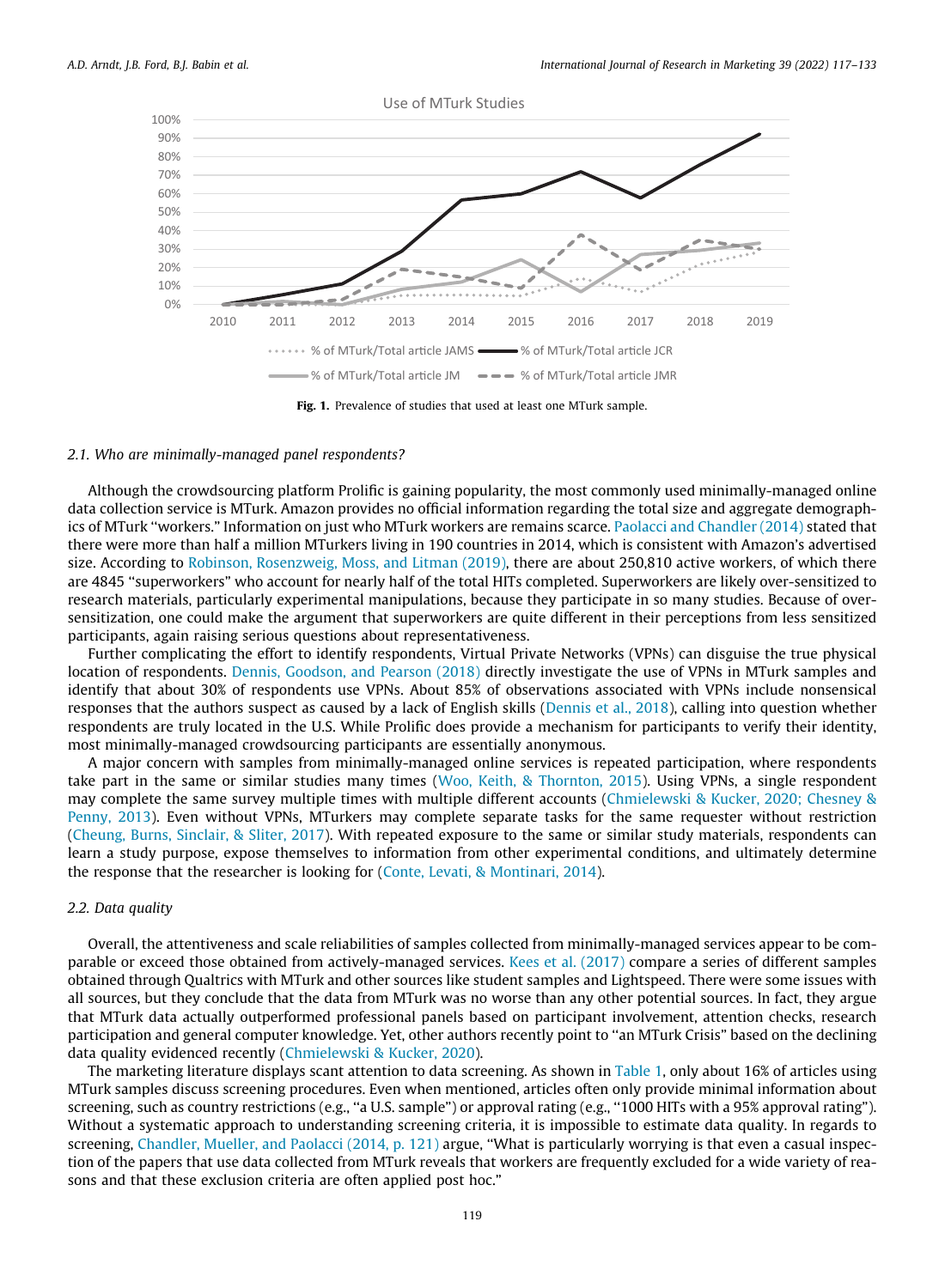<span id="page-4-0"></span>Reports of MTurk screeners.

|                                                             | <b>JAMS</b> | ICR              | ΙM              | JMR             | total            |
|-------------------------------------------------------------|-------------|------------------|-----------------|-----------------|------------------|
| MTurk articles<br>Reports screeners<br>Percentage reporting | 29<br>17%   | 264<br>38<br>14% | 54<br>14<br>22% | 87<br>15<br>17% | 434<br>70<br>16% |

Screening can occur prior to data collection and prevent unsuitable respondents from participating; or screening can be post-hoc, in which unsuitable observations are removed. Unlike actively-managed online crowdsourcing services, any willing member of a minimally-managed online crowdsourcing service can participate in a study unless barred by a screening question. If researchers do not carefully select appropriate pre-screening questions, it is likely that many nontargeted respondents will participate. [Babin, Griffin, and Hair \(2016\)](#page-16-0) suggest that authors' data cleaning processes should be described thoroughly as an important consideration to ensure that data cleaning is done carefully and legitimately. The concern is screening that eliminates data points without proper justification ([Ford, 2017\)](#page-16-0). Post-hoc screening provides an opportunity, consciously or unconsciously, for researchers to screen observations based on finding support for whatever hypotheses might be proposed [\(Chandler et al., 2014](#page-16-0)). Thus, there is a need to develop a framework for applying appropriate screeners to reduce the number of nontargeted respondents from participating and to ethically clean data. The academic marketing literature has yet to delineate a series of screening mechanisms for researchers to follow.

[DeSimone and Harms \(2018\)](#page-16-0) describe the general state of survey data screening on data quality and categorize screening tools into three types: direct, unobtrusive, and statistical. Direct methods of screening involve standard attention filter questions. Unobtrusive screening examines patterns of responses and screens out those with implausible response patterns. Statistical techniques like long-string tests can identify low-quality responses. Perhaps most disturbing, the research suggests that employing all types of screening would lead to deletion of more than 80% of responses in typical online surveys. Thus, adding to whatever percentage of sampling units not replying, missing data rates could be extraordinarily high. As the authors recommend, ''due to the small amount of overlap between screening indices, researchers should not hesitate to employ multiple screening techniques to identify LQD (low-quality data) in their data" ([DeSimone & Harms, 2018, p. 575](#page-16-0)).

## 3. Screener typology

A valid sample should accurately represent a specific and intended population. For data involving human participation, respondents should match the target population and should provide thoughtful and truthful answers [\(Berinsky et al., 2012](#page-16-0)). Consistent with the goal of producing representative and accurate samples, screening criteria that fall into two primary categories should be deployed: (1) Selection screeners, used to identify respondents who truly fit a sample profile that matches the relevant target population, and (2) Accuracy screeners, which identify whether respondents are providing truthful and appropriately thoughtful answers to questions. The methodological categories of screeners presented by [DeSimone et al.](#page-16-0) [\(2015\)](#page-16-0) can be further condensed into two categories: (1) Direct screeners, which relate to how respondents answer screening questions, and (2) Statistical screeners, which relate to the use of analytical methods for screening respondents. In total, we recommend a two-by-two framework for screening, shown in [Table 2](#page-5-0):

## 3.1. Screener goals

Screeners can have the goal of improving selection or accuracy. Selection screening criteria are used to identify respondents who fit relevant target population characteristics. Selection screeners relate to sampling coverage bias, which is whether the sample represents the entire population and no more ([Fricker, 2008\)](#page-16-0). Whereas researchers using traditional sampling methods were almost entirely concerned with overrepresenting certain segments of a population and missing/underrepresenting other segments, coverage bias for online surveys also includes inadvertently sampling nontargeted populations. Because crowdsourced respondents are paid based on the number of requests completed, they are incentivized to participate in as many surveys as possible regardless of whether they match the profile of the targeted population. Crowdsourced surveys can be accessed from any country, and the small payments that seem trivial in the U.S. can be extremely desirable in other countries. Using comparative salary data from 2014 (the latest information available), a fifty-cent payment for a survey in the U.S. would be equivalently valued at about \$2.25 in China and \$4.90 in the Philippines ([NationMaster,](#page-16-0) [2019\)](#page-16-0). Consequently, people from poorer countries have more incentive to participate than people from wealthier countries.

Selection screeners are essential for research involving online data collection. Even when theory should generalize broadly to humans worldwide, research materials must still be adapted to a limited set of languages/cultures/countries. For example, [Woolley and Risen \(2021\)](#page-17-0) used scenario-based experiments with MTurk samples from the U.S. Although their theory should be widely generalizable to people around the world, their research materials were customized to the language and culture of the U.S., including presenting respondents with an American menu that included calorie information. Respondents from Asian countries may view calorie information and American food choices very differently from American respondents. Thus, sample representativeness is still important for widely generalizable theory because of the need to customize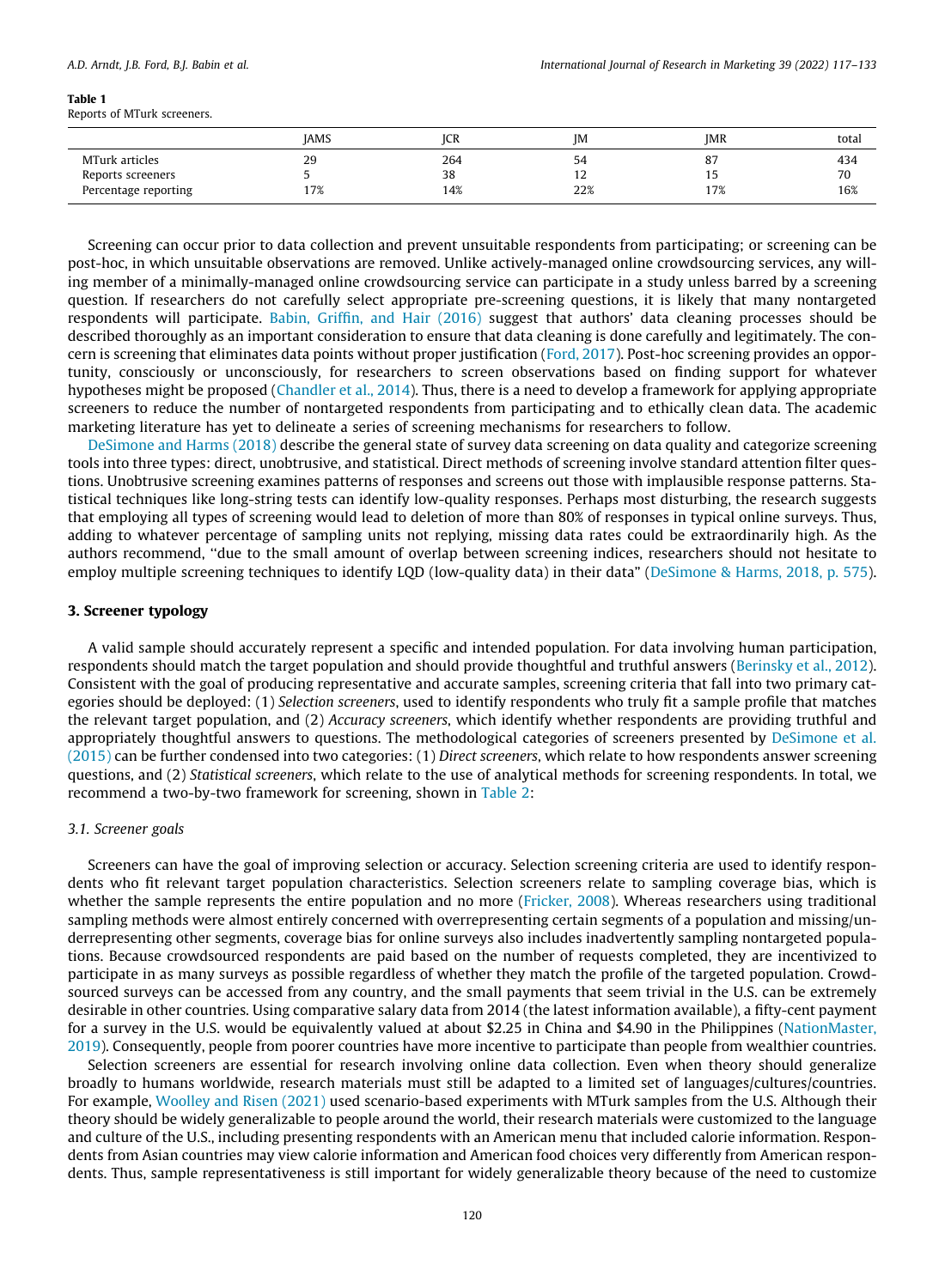<span id="page-5-0"></span>Example screeners by purpose and methodology.

|                               | Methodology                                                                                                                     |                                                                             |  |  |  |  |  |  |  |  |  |
|-------------------------------|---------------------------------------------------------------------------------------------------------------------------------|-----------------------------------------------------------------------------|--|--|--|--|--|--|--|--|--|
| Purpose                       | Direct                                                                                                                          | Statistical                                                                 |  |  |  |  |  |  |  |  |  |
| <b>Selection</b><br>screeners | MTurk-provided, Captcha verification, IP-address match, Self-report state, ZIP-code<br>match, State capital quiz, honesty trap. | Motorcycle ownership, Demographics                                          |  |  |  |  |  |  |  |  |  |
| Accuracy<br>screeners         | MTurk-provided, pick "2", Attention prediction quiz (oak tree test), open-ended<br>responses (race and income)                  | Time spent completing the survey, straight-<br>lining, personal reliability |  |  |  |  |  |  |  |  |  |

research materials. The degree to which sampling bias is considered acceptable depends on the research purpose, but researchers should at least be aware of potential problems. Selection screeners provide a mechanism for researchers to improve, or at least estimate, sample representativeness.

Accuracy screeners, on the other hand, attempt to identify whether respondents are providing truthful and appropriately thoughtful answers to questions. Accuracy screeners include attention checks, quality predictors, and response quality. Attention checks determine whether respondents are attentive to research material ([Paolacci, Chandler, & Ipeirotis, 2010](#page-17-0)). Subject inattentiveness occurs when participants do not follow the instructions or carelessly answer questions ([Hauser,](#page-16-0) [Paolacci, & Chandler, 2019\)](#page-16-0). Because some online data collection services incentivize participants by survey, survey takers are motivated to complete as many surveys as possible; hence, subject mindlessness is a significant concern ([Ford, 2017](#page-16-0)). Indeed, MTurk workers admit to multitasking ([Chandler et al., 2014](#page-16-0)) and tend to complete surveys faster than other populations [\(Kees et al., 2017; Smith, Roster, Golden, & Albaum, 2016\)](#page-16-0). Inattentive responses increase measurement error in small samples and systematic error in large samples ([Hauser et al., 2019](#page-16-0)). For example, respondents selecting the same answer for all measurement questions can lead to spurious correlations, inflate internal reliability [\(Wood, Harms, Lowman, & DeSimone,](#page-17-0) [2017\)](#page-17-0) and decrease discriminant validity [\(Hamby & Taylor, 2016\)](#page-16-0).

#### 3.2. Screener methodology

Screener methodology can be either direct or statistical. Direct screeners include any item and methodology with a primary purpose of identifying problematic responses and does not rely on overall sample statistics or causal analysis of focal variables. Direct screeners have the advantage of clearly identifying problematic responses but the disadvantage of being visible to respondents. Examples include attention check questions and response matching (i.e., asking the same question multiple times) on control variables. A key strength of direct screeners is that researchers can use them to *clean* data prior to any substantive data analysis. Thus, it is easier to make unbiased decisions about data screening prior to any substantive examination.

Statistical screeners estimate sample quality using analyses that are typically undetectable to respondents. The categories of ''unobtrusive" and ''statistical" screeners are combined because they are both unobtrusive and rely on statistical calculations to estimate response quality after data has been collected ([DeSimone & Harms, 2018\)](#page-16-0). They were originally separated ''due to the computational effort involved" ([DeSimone & Harms, 2018, p. 561\)](#page-16-0), but computational effort is not relevant for the purpose of understanding the benefits and limitations of screeners. Whereas direct screeners can theoretically be used to screen respondents at any point, including while respondents are taking the survey, statistical screeners can only be used after data has been collected. Examples include comparing a sample statistic to a known norm, duration of time spent taking the survey, outlier analyses (e.g., Mahalanobis distance), psychometric synonym-antonyms (conceptually opposing terms that should produce opposite responses), and spotting straight-lining behavior [\(DeSimone et al., 2015](#page-16-0)).

#### 3.3. Direct selection screeners

Direct selection screeners filter out ineligible respondents by attempting to prevent participation from individuals who do not belong to the targeted population. Direct selection screeners filter based upon sample attributes, such as geographic location (e.g., country of residence: U.S.), demographic characteristics (e.g., gender: female), socio-economic factors (e.g., education level: college degree), job type (e.g., industry: professional selling), physical or psychological traits (e.g., body modifications: tattoos), psychographic characteristics (e.g., hobbies: travelling), and ownership (e.g., motorcycle). For example, if a researcher is interested in learning about the employee compensation plans of professional salespeople, then direct selection screeners should filter out respondents not employed in professional selling.

Typically, researchers assess direct selection screeners using simple straightforward measures. For example, to assess industry, respondents are typically given a list of industries and asked to select the one in which they are currently working, which is fairly easy to manipulate. [Rand \(2012\)](#page-17-0) used IP addresses to verify MTurker self-reported location and found a 97% matching rate. However, the use of MTurk outside of the U.S. has grown dramatically since that study, and location screeners are complicated by the use of VPNs. To augment simple measurements, researchers should consider including additional direct-selection screeners. For location, researchers might use direct screeners quizzing respondents about postal codes or state capitals or regional landmarks in addition to reliance on self-report location or IP-address. Then, the additional ques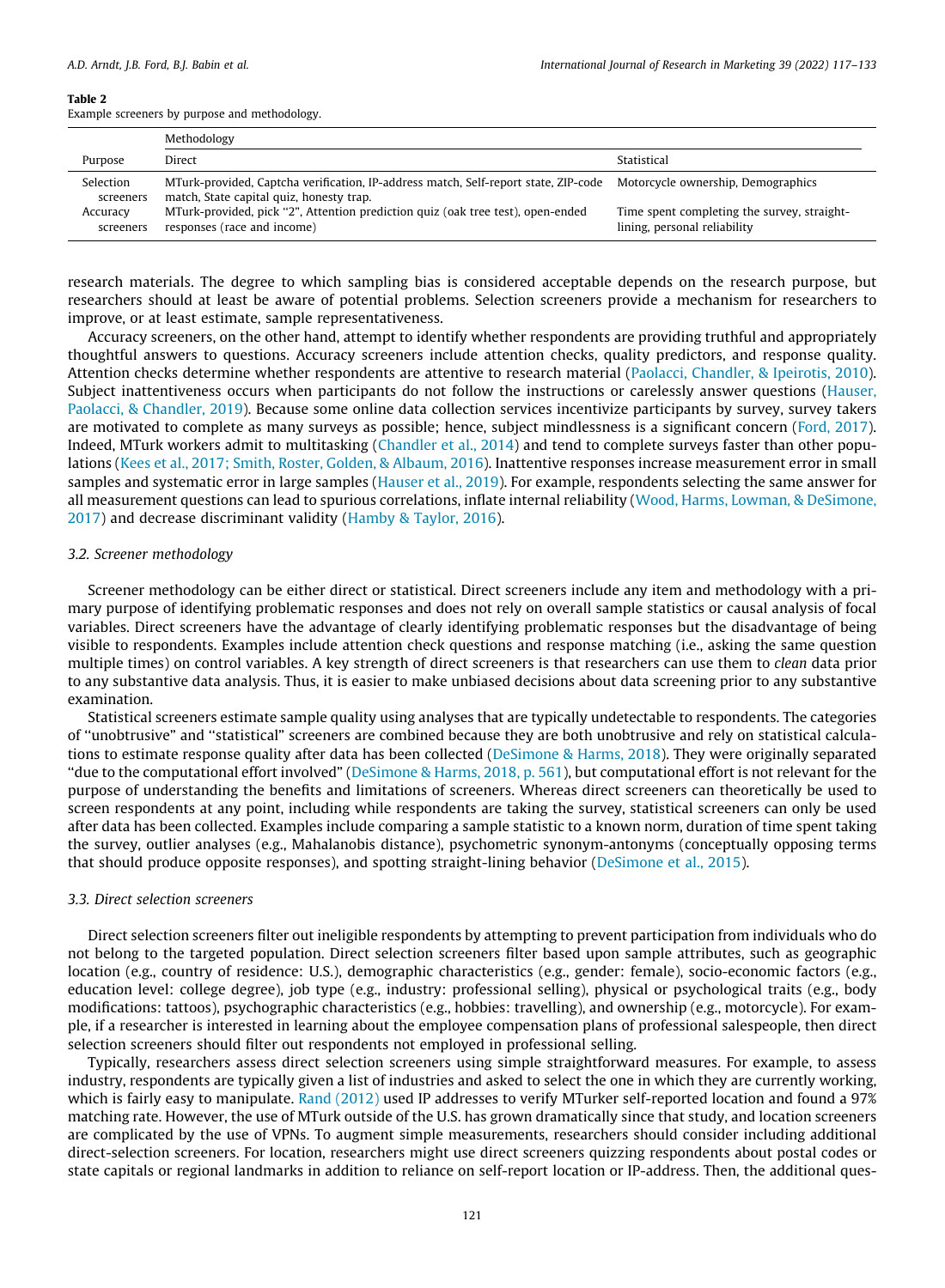tions can be matched to IP-address providing the researcher with the opportunity to estimate the likelihood the respondent belongs to the target sample location.

The most common screener for detecting multiple responses is IP-address; however, as mentioned previously, VPNs can nullify screening for duplicate IP-addresses. Another screener is an open-ended question asking for the study purpose used in conjuncture with a between-subjects design. Identical answers to open-ended questions can be a sign of multiple responses. Also, if respondents provide a response that assumes knowledge of multiple conditions, it is an indication of taking the survey multiple times. As for identifying sub-segments of a population, screeners can be designed to look for specific characteristics such as a type of job, a demographic characteristic, or a type of behavior/personality trait.

To further determine honesty about identity, researchers can ask information multiple times or in multiple ways ([Huff &](#page-16-0) [Tingley, 2015](#page-16-0)). [Wessling et al. \(2017\)](#page-17-0) used this method to demonstrate that a large portion of MTurk respondents misrepresent themselves. They used a multipart study in which data were collected at one time period and then again shortly thereafter. Interestingly, 17% of an MTurk sample screened as smokers, over 50 years old, and being treated for lung cancer, also participated in (as matched by worker ID) a study of active athletes under 35 years of age being treated for a dislocated shoulder. To try to screen for dishonest self-descriptions, surveyors can ask about identifying attributes twice (or more) in a single survey. Alternately, the respondent can be asked about an attribute using a multiple-choice question and then asked to provide more detail about it using an open-ended question. Asking the question several times using the same wording should probably be avoided as the respondent may be sensitized to look for certain types of questions. Furthermore, adding questions can increase fatigue and irritation, which can lower the quality of the other responses.

## 3.4. Statistical selection screeners

Statistical selection screeners assess whether the data is likely to be representative of the target population. Statistical selection screeners are used in three steps. First, researchers find a characteristic that is known for a target population and several nontargeted populations. Second, researchers ask respondents about that characteristic on the survey. Finally, that information is then compiled for the sample and compared to the target and nontargeted populations. If there is a statistical difference between the sample and the target population, then the sample would contain a significant percentage of respondents who are not representative of the target population. If the sample matches a nontargeted population, the sample is likely to be comprised of a large percentage of respondents from that population. To screen for country of origin, example characteristics could include motorcycle ownership, the number of bedrooms/bathrooms in respondents' home or whether respondents ate pizza in the previous month.

For some research purposes, demographic characteristics may be different between targeted and nontargeted populations. For example, if the gender composition of a target population is known, then a sample with a significantly different gender composition could indicate non-representativeness. If gender impacts response patterns or correlations among variables, then hypothesis testing could be impacted if researchers do not statistically account for the gender mismatch. Furthermore, a mismatch between a sample and target population on a particular variable could indicate that the sample either over- or under-represents the target population. If the findings from the target population are expected to be different than other populations, then a sample mismatch would be problematic for hypothesis testing. For example, if a researcher has designed research materials to be understood by a North American sample of English speakers, and the sample statistics do not match the known characteristics of that group, then a large percentage of respondents may not respond to the research materials as anticipated, providing potentially inaccurate and misleading results.

## 3.5. Direct accuracy screeners

Direct accuracy screeners assess attention and response quality. The most straightforward direct accuracy attention check screeners are questions quizzing respondents about information directly shown in the research materials. For example, respondents might answer a quiz about an experimental scenario, or be asked to select "2" or "disagree," as a response on a Likert-type scale. Respondents providing incorrect answers may then be removed. Another method is to ask openended questions and remove respondents who provide nonsensical responses. Interestingly, [Downs, Holbrook, and Peel](#page-16-0) [\(2012\)](#page-16-0) found that participants who failed attention check questions did not perform any worse in reliabilities than those who passed. Yet, this might depend on how carefully the attention checks were worded, and whether people were being sensitized about what to watch for (e.g., from online discussion forums or prior experience).

Several other techniques can predict response quality to research materials. One technique is to have respondents take a quiz on material unrelated to the research purpose so that respondents can be eliminated prior to data collection. One version of this screener is the ''bamboo" test in which respondents are asked to read a paragraph about bamboo and take a quiz on it. In the paragraph, respondents are instructed to select ''two" for each quiz question.2 Another way to predict response quality is to use past performance. MTurk has provided screeners for specifying the number of HITs Turkers have completed, the percentage of HITs that have been approved for payment by other requesters, and whether Turkers have become ''Master"

<sup>&</sup>lt;sup>2</sup> We became aware of the bamboo test via word-of-mouth from other research teams, and we could not find a formal reference to it in the academic literature.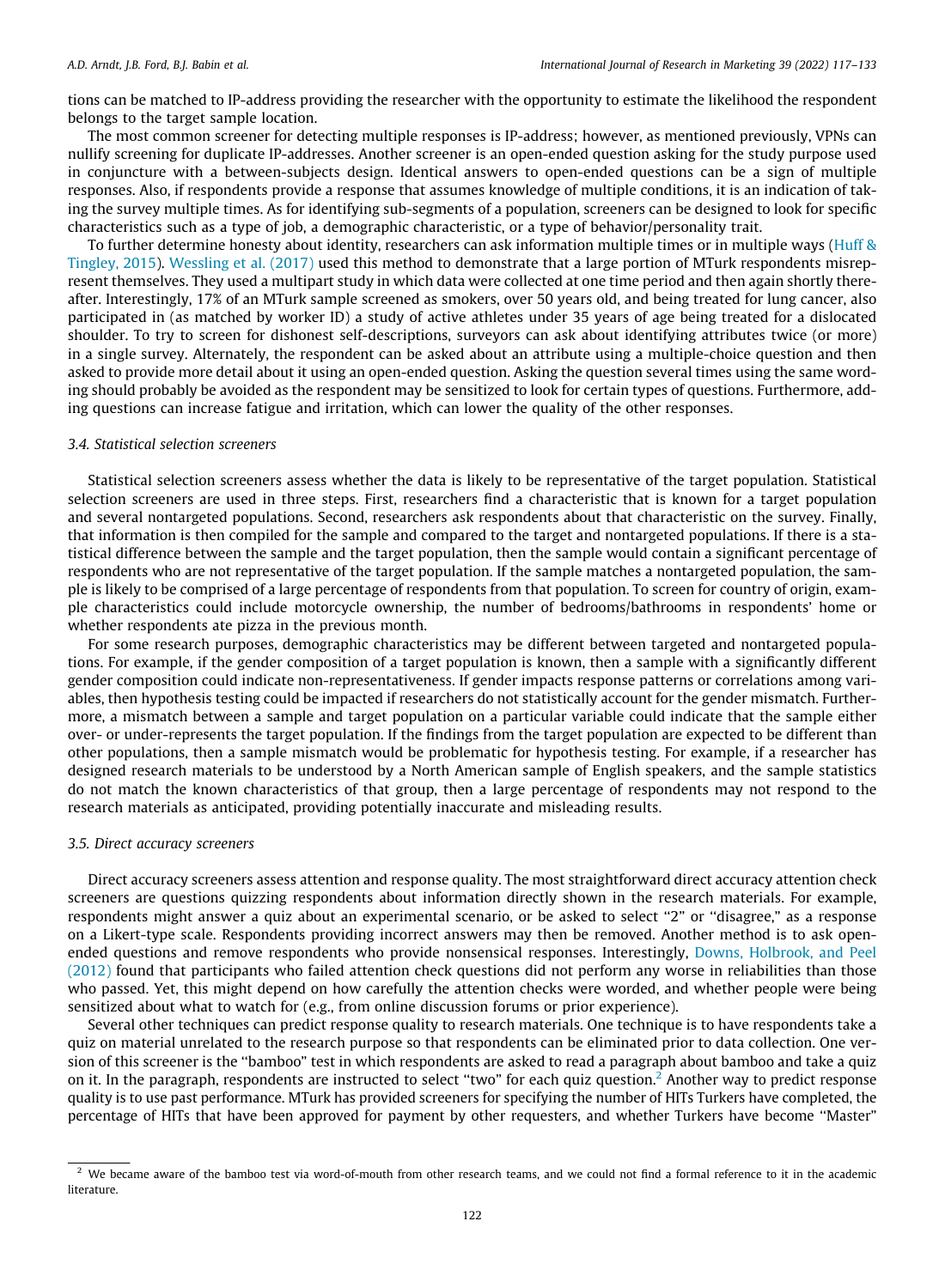workers, indicating that they produce high quality work ([Matherly, 2019](#page-16-0)). Master workers are tantamount to professional survey takers. Compared to undergraduate student subjects, master workers complete dozens, if not hundreds, of times more tasks than typical student respondents. Thus, their experience makes them abnormally sensitive to elements of the design and much more sensitive to demand characteristics [\(Babin et al., 2016; Smith et al., 2016\)](#page-16-0).

## 3.6. Statistical accuracy screeners

Statistical accuracy screeners involve the use of methodologies that are ''undetectable" to respondents, such as response times and response patterns to assess attention and honesty. Examples include calculating response time compared to the sample mean to detect "speeders" and "slow-pokes," psychometric antonyms, and Mahalanobis distance ([DeSimone et al.,](#page-16-0) [2015\)](#page-16-0). Because these screeners are ''invisible" to respondents, it is difficult for respondents to falsify attention or otherwise ''game" statistical accuracy screeners. As such, statistical accuracy screeners provide important evidence of data quality.

However, it is more difficult to set objective thresholds for removing data when population statistics are unknown, which is the case for most statistical accuracy screeners. Outlier analyses can be used to identify problematic cases, but it is incumbent upon the researcher to select the appropriate test for a given set of data [\(Aggarwal, 2017; Woolrich, 2008\)](#page-16-0). When data are normally distributed and have a distribution that approximates the target population, researchers can use standard scores ([Aggarwal, 2017\)](#page-16-0). [Hair, Black, Babin, and Anderson \(2019\)](#page-16-0) recommend a general heuristic of 2.5 standard scores for small data sets ( $n < 81$ ) or 3–4 for larger samples. When these assumptions do not hold, methods such as probabilistic models (e.g., Gaussian mixture models) and proximity-based models (e.g., density-based methods) can be used.

Selecting the appropriate outlier analysis is not always straightforward. Consider the use of survey completion time as a screening criterion for removing responses. ''Speeders" are respondents who rush through the survey and who are presumably not paying sufficient attention [\(Smith et al., 2016](#page-17-0)); ''slow-pokes" take too long to complete the research materials. Completion time would have a chi-square distribution rather than a normal distribution and thus would be ineligible for the standard scores analysis. Furthermore, if speeding was widespread in a sample, then that sample's distribution would establish an overly conservative threshold for identifying ''speeders" when compared to a sample with relatively few speeders. This is problematic because it is believed that MTurk samples contain a large proportion of speeders [\(Ford, 2017](#page-16-0)). If so, then researchers would set less rigorous standards for identifying speeding for MTurk samples. For these reasons, researchers should not use standard scores for detecting problematic responses based on completion time.

[Huang, Curran, Keeney, Poposki, and DeShon \(2012\)](#page-16-0) present research suggesting that an index of less than 2.0 sec/survey item is indicative of a speeder ([DeSimone & Harms, 2018\)](#page-16-0). Additionally, if an experiment uses an audio–video clip as a manipulation, then respondents must watch the audio–video clip, in order to have participated in the experiment. If respondents spend less time engaged with the clip than its objective length (e.g., less than one minute on a one-minute clip), then they could not have been attentive to the entire clip and should be removed. While this method cannot identify which respondents were attentive, it can easily identify respondents who were not.

Similarly, for attentiveness to the survey, respondents can be excluded if they provide the same response for a large number of consecutive items or synonym-antonym items with opposing descriptors (i.e., bad-good, favorable-unfavorable). Thus, it is possible to set relatively objective thresholds for removing data using statistical accuracy screeners, as long as researchers use appropriate criteria.

## 4. Methodology

The goal of the methodology is to compare each of the four categories of screeners (i.e., direct selection, direct accuracy, statistical selection, and statistical accuracy) by data source. The findings are not intended to be generalizable, but they will provide insight into how screening procedures impact sample size by data source.

## 4.1. Samples

The research questions were tested using an online survey. The stated purpose of the survey was how memory and distraction influence first impressions of service providers and comprehension of marketing messages. Additionally, respondents were informed that the research was to involve Americans living in the Southern United States. ''Please only complete this survey if you live in the Southern part of the U.S., which includes the following states: Alabama, Arkansas, Florida, Georgia, Kentucky, Louisiana, Mississippi, North Carolina, South Carolina, Tennessee, Virginia, and West Virginia." Samples were drawn from Dynata (formerly SSI), Qualtrics panel aggregation, three distinct MTurk postings with different builtin accuracy screeners, and an online university subject pool. Qualtrics and Dynata, as actively-managed data collection services, were selected because both have strong reputations, and MTurk was selected because it is the most popular minimally-managed online data collection service. A student sample was also chosen as a basis of comparison.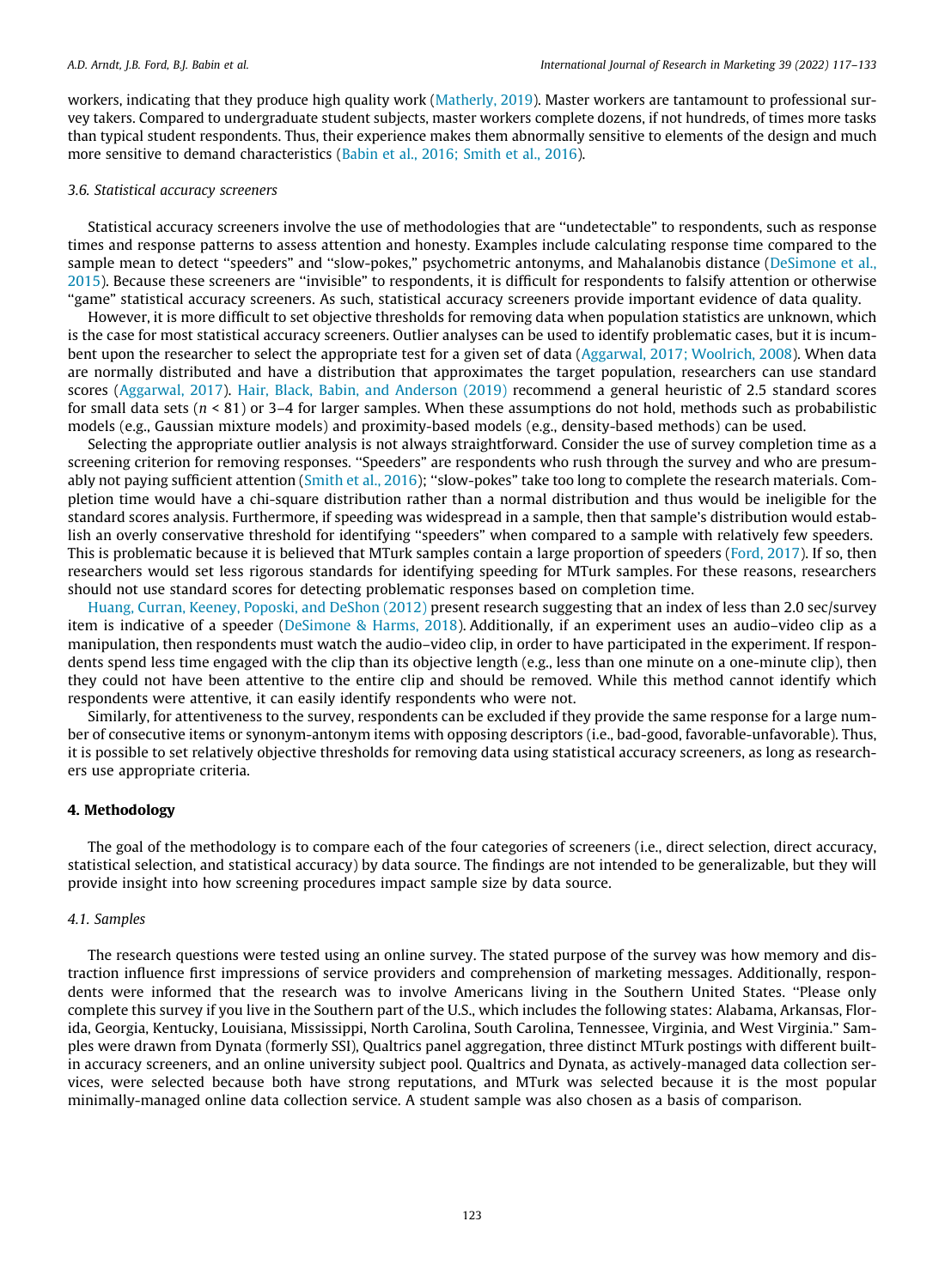All samples were compensated using the normative standard payment for each data set (50 cents for the less screened MTurk samples, \$1.50 for the master MTurk sample, \$5 per ''good complete" survey for Qualtrics and \$3.75 per ''good complete" survey for Dynata<sup>3</sup>) except for the student sample, which had a choice of studies to complete for class grade points. The price paid by the researchers is not necessarily the payment received by the respondent. Whereas the MTurk sample payment represents the exact amount paid to respondents, the other sample payments reflect the amount paid to the service, of which a portion is allocated to the respondent. Services may also offer additional incentives not reflected in the total payment, such as respondent quality indicators. Thus, it is difficult to compare the exact compensation received by each respondent across samples. If compensation influences attention, then this could be a confounding issue. On the other hand, it is important to pay respondents at the typical expected rate; otherwise, respondents may answer the survey abnormally. The key attraction of MTurk is the low cost to researchers. The purpose of this research is to compare ''typical" samples. If some respondents were paid an atypically high rate while other workers were paid at a typical rate, the results may be misleading. As such, payment was set based on the "going rate" for each sample to attract typical participants for each service.

Each panel was to include 200 respondents; however, Dynata charges a minimum fee, so they provided 418 responses, and 154 Master MTurkers and 134 students completed surveys. Project managers at Dynata and Qualtrics will typically remove responses that they deem insufficient quality as a service; however, the project managers in this research were instructed not to remove respondents (except incomplete responses) so we could assess the quality of the attention check questions.

## 4.2. Manipulated conditions

Multiple forums exist through which MTurk workers discuss HIT requests, including how one should respond to get paid. Because of the nature of the present study, the concern was that participants would recognize the study purpose and inform one another. To determine whether respondents were meta-gaming the survey, a ''red-herring" between-subjects experimental design was utilized in which respondents were shown either a black or white service provider. With a betweengroup experimental manipulation, respondents will only see one of the manipulations. If the respondent is aware of both manipulations, it would mean that the respondent had either taken the survey multiple times or communicated with another respondent. Additionally, the items for perceived similarity were either grouped together in a single block of questions or mixed-up with other questions related to service-provider benevolence. Varying the presentation should affect respondents more if they are inattentive and more prone to bias by the survey format. If there is a significant difference in response variation to perceived similarity between the mixed and together conditions, it means the respondents are susceptible to the survey format.

## 4.3. Selection screeners

Selection screening aims to verify that respondents individually are members of, and the sample overall, is representative of the intended target population. In this particular survey, the target population is adult consumers from the southern U.S. Consequently, many of the selection screeners are related to location. For supplier-provided filters, the actively-managed services, Dynata and Qualtrics, provide their own external screening mechanisms, and true scientific panels draw samples using accurate sampling frames that prevent mistaken identities. MTurk provides automatic screeners as an option, and in this case, U.S. respondents only were requested. However, no premade mechanism was set up to prevent people from non-Southern states from participating so that it would be possible to ascertain the effectiveness of using written instructions to accurately limit eligibility. As a final supplier-provided selection screener, a captcha verification provided by Qualtrics was included at the end of the survey. Captcha verifications are challenge-response questions based on visual information, such as ''click on each of the following pictures that contains a stop sign" or ''what letters do you see?" Captcha verifications are theoretically difficult for automated ''bots" to complete, so they are supposed to provide a barrier to automated responses. Captcha verifications are intended to screen out respondents who are not part of the sample (i.e., bots), so they are considered a type of external selection screener. Qualtrics provides two mechanisms for using the question. Either respondents must successfully answer the captcha verification to proceed or a proprietary algorithm is used to estimate the likelihood the response is from a bot. Rather than rely on the algorithm, we chose to include the captcha verification question on the penultimate page of the survey. If a survey were stopped at approximately 95% completion, it would indicate that the respondent failed the captcha verification.

For user-generated, direct-selection, screeners, location was assessed using IP-address (automatically captured) and selfreported ZIP code and state of residence. Additionally, the survey asked each respondent to report the capital city for their state. While it is possible to look up information about ZIP codes and state capitals, it is unlikely that respondents will take the time to do so as it will slow them down and reduce the number of surveys they can complete. In addition to location, a lie trap was included to check whether respondents were truthful about their gender. The lie trap asked respondents their gender early in the survey. Much later in the survey, respondents were told, "Please complete the last section only if you are

 $3$  Panel service firms often perform some direct screening before providing data to the analyst. Routinely, the services flag respondents not completing the survey, failing direct attention checks, or completing the task too quickly (determined by their own criteria). A ''good complete" then passed direct screeners and did not speed. In those cases, customers pay only for good complete responses.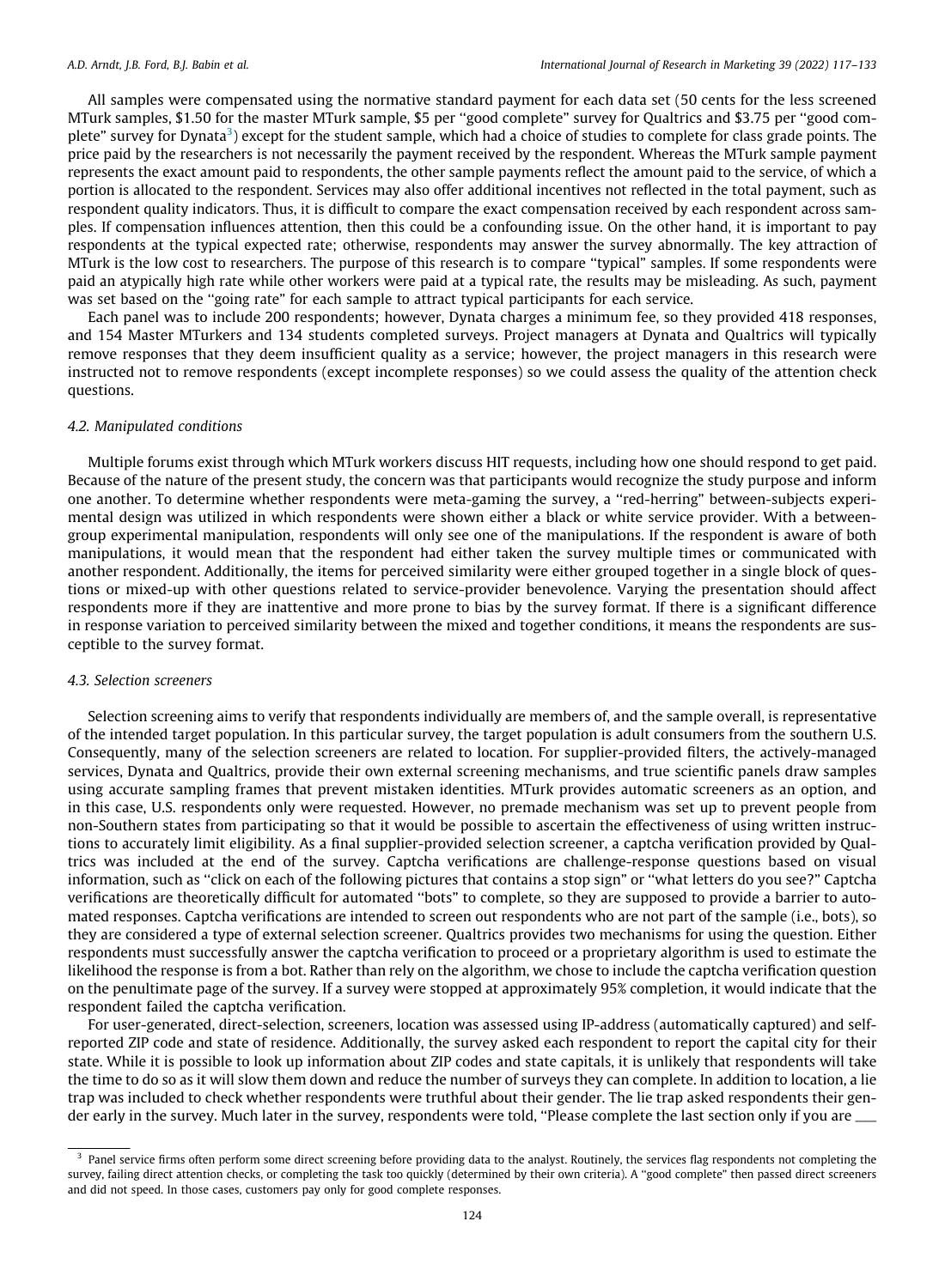{Unselected Gender}. Respondents completing the last section may be eligible for a small bonus. What is your gender?" Thus, the question automatically prompted the opposite gender. The lie trap is similar to one used by [Wessling et al. \(2017\),](#page-17-0) except that their study collected the same variable in separate surveys given at different times instead of within the same survey.

We also included several selection sampling quality screeners. First, we asked respondents whether they owned a motorcycle and then compared the percentage ownership rate to documented ownership. In the U.S., motorcycle ownership in the Southern U.S. was calculated by dividing the total number of registered motorcycles in the Southern U.S. for 2019 by the adult population in those states, which was approximately 3%. By contrast, some estimates show that 80% of families have a scooter or motorcycle in Southeast Asia and 60% have one in China (Pew Research Center, 2015). Hence, because motorcycle ownership is relatively low in the U.S., we can estimate the likelihood our sample is from the U.S. (or from a given state as statistics are available by state) based on motorcycle ownership as a benchmark. Second, we can compare the demographic characteristic of respondents in each sample to the known demographic characteristics of the Southern U.S. population to look for discrepancies.

## 4.4. Accuracy screeners

Three different MTurk samples were selected: one with no accuracy screener options (MT0), one with low accuracy screener options (MTL), and one with high accuracy screener options (MTM). In addition, the selection screener requiring that respondents must be from the U.S. was applied to all samples. The MT0 sample used no other supplier-provided screener. The MTL sample required worker accounts to have completed at least 50 HITs with a minimum of a 95% approval rating. The MTM sample required workers with a ''Masters" designation, at least 1,000 HITs, and a 95% approval rating. Researcher-generated, direct-accuracy screeners included a pick "2" question, logical responses to open-ended questions about race and income, and a quality prediction quiz on an informational paragraph about oak trees. The typical bamboo quiz was not used because the assessment is discussed in MTurk forums ([reddit.com/](#page-17-0)r/MTurk), which could compromise its usefulness. While ''workers" are not always discussing what they encounter, researchers need to avoid using the same screeners in all surveys.

Accuracy statistical screeners include time spent taking the survey, straight-lining behavior, personal reliability, and reliability between survey formats. First, mean and range time spent on the survey were calculated. According to Qualtrics, the survey should take approximately 13 min to complete. Respondent taking less than 20% of 13 min (<156 s) were marked as ''speeders" and those taking 80% longer than 13 min (>1404 s) were marked as ''slow." [DeSimone et al. \(2015\)](#page-16-0) lists a number of screening techniques that require data analysis. To address those screeners, scales related to similarity-attraction and trust were included on the survey. Respondents were shown a picture of a service provider (selected at random) and were asked to rate the service provider on perceived similarity and trust based on their first impression. Perceived similarity is the idea that one person feels that they share attitudes, opinions, beliefs, and characteristics with another person and is not necessarily related to actual similarity ([Montoya, Horton, & Kirchner, 2008](#page-16-0)). Perceived similarity was measured here using a five-item, five-point Likert-type scale [\(Feick & Higie, 1992](#page-16-0)). Expertise was measured using a five-item scale, and benevolence was measured using a four-item, five-point Likert-type scale ([Wood, Boles, Johnston, & Bellenger, 2008\)](#page-17-0). Trust was measured using a single bipolar adjective scale that ranges from  $-3$  = Very untrustworthy to 3 = Very trustworthy. Per the procedure by [DeSimone et al. \(2015\),](#page-16-0) personal reliability was calculated for perceived similarity by splitting the items into two separate scales and correlating them using Spearman's Rho. Additionally, the variation in response between format condition was assessed, as was the practice of ''straight-lining," which was evaluated by identifying and counting respondents who used the same anchor for every scale item of similarity, expertise, and benevolence, such as all ''4's" or all ''7's."

## 5. Results

## 5.1. Direct selection screeners

Direct selection screeners assess the likelihood that each respondent is a member of the desired target population. In this study, the target population includes human respondents in the Southern US. Additionally, direct selection screeners were used to assess respondent honesty about geographic location and demographics. The results are shown for each sample in [Table 3.](#page-10-0)

Qualtrics captcha verification was used to eliminate automated respondents (non-humans ''bots"). However, it eliminated only a single response, and because the response was from the student sample, it could not be a bot. That either means none of the responses in any of the data sets were bots or the captcha verification question was ineffective at removing bots. Related to geographic location, the MTurk samples with the lowest premade screeners (i.e., MT0 and MTL) were the least likely to be located in the Southern US. The masters MTurk sample were more likely to report a Southern US state than other MTurk samples but less than the actively-managed samples. Related to IP-address, the MT0 and MTL samples had fewer USA IP addresses and the match between IP address and stated location was lower. Furthermore, they were much less likely to indicate residing in the Southern US, suggesting that either the MT0 and MTL samples were inattentive to the survey directions or hoped to participate regardless of their state of residence.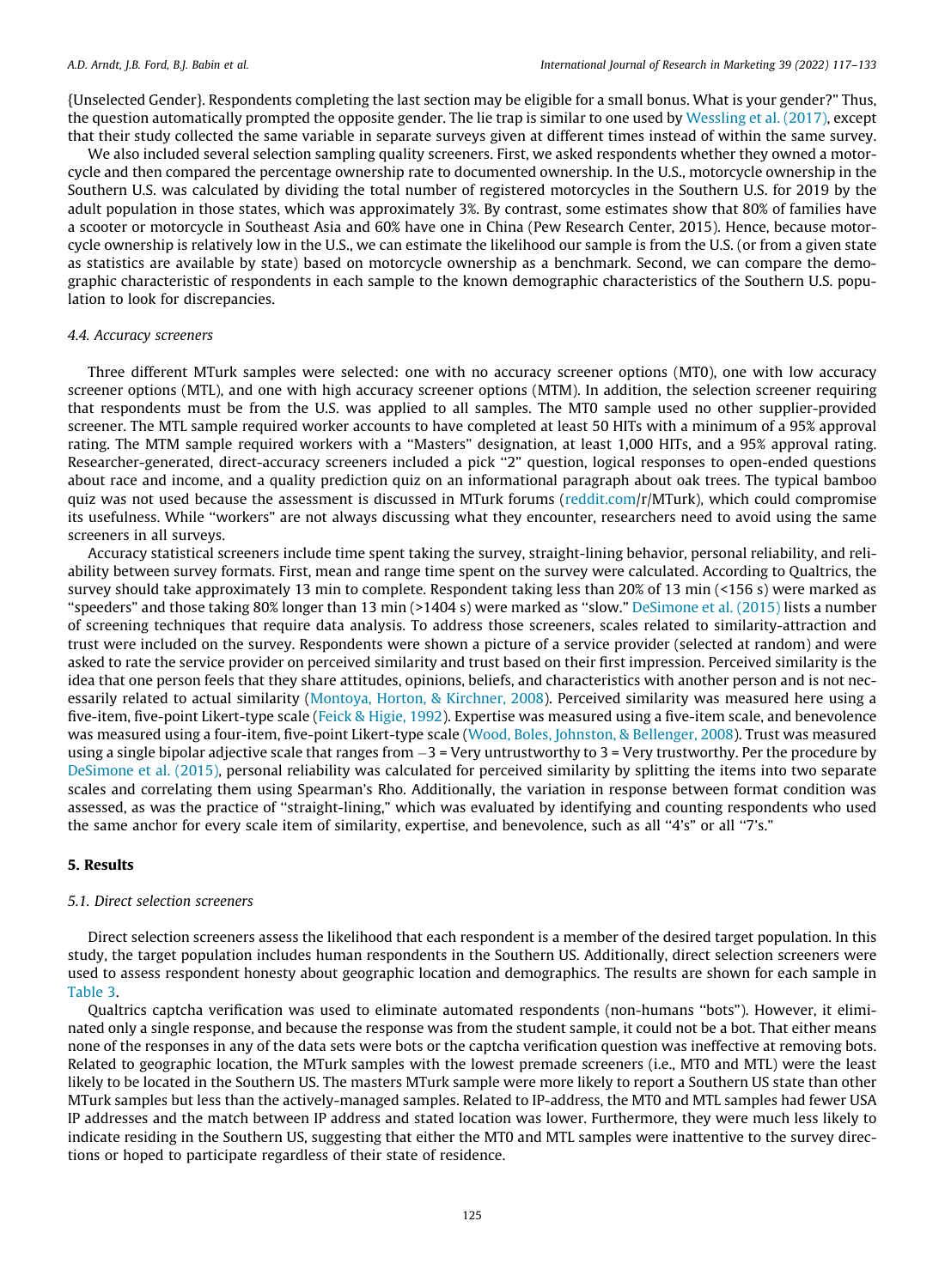<span id="page-10-0"></span>Direct selection screener findings.

| Researcher added Screeners | MT <sub>0</sub> <sup>a</sup> |       | MTL <sup>a</sup> |       |                  | <b>MTM</b> <sup>a</sup> | <b>Oualtrics</b> |        | Dynata |       | Students         |       |
|----------------------------|------------------------------|-------|------------------|-------|------------------|-------------------------|------------------|--------|--------|-------|------------------|-------|
|                            | n                            | %     | n                | %     | $\boldsymbol{n}$ | %                       | n                | %      | n      | %     | $\boldsymbol{n}$ | $\%$  |
| None                       | 200                          | 100%  | 201              | 100%  | 154              | 100%                    | 212              | 100%   | 418    | 100%  | 134              | 100%  |
| Captcha                    | 200                          | 100%  | 201              | 100%  | 154              | 100%                    | 212              | 100%   | 418    | 100%  | 133              | 99%   |
| <b>IP USA</b>              | 185                          | 92.5% | 186              | 92.5% | 152              | 98.7%                   | 211              | 99.5%  | 415    | 99.3% | 134              | 100%  |
| <b>IP</b> Matches          | 88                           | 44.0% | 103              | 51.2% | 131              | 85.1%                   | 174              | 82.1%  | 346    | 82.8% | 126              | 94.0% |
| Self-report state          | 89                           | 44.5% | 92               | 45.8% | 98               | 65.3%                   | 212              | 100.0% | 408    | 97.6% | 129              | 97.0% |
| ZIP code matches           | 166                          | 83.0% | 178              | 88.6% | 138              | 89.6%                   | 208              | 98.1%  | 412    | 98.6% | 128              | 95.5% |
| State Capital Quiz         | 105                          | 52.5% | 123              | 61.2% | 127              | 82.5%                   | 176              | 83.0%  | 352    | 84.2% | 122              | 91.0% |
| Gender Honesty             | 158                          | 79.0% | 170              | 84.6% | 134              | 96.4%                   | 195              | 92.4%  | 396    | 94.7% | 129              | 97.0% |
| <b>Passed all</b>          | 34                           | 17.0% | 42               | 20.9% | 70               | 45.5%                   | 140              | 66.0%  | 288    | 68.9% | 112              | 83.6% |

<sup>a</sup> MTurk samples: MT0 = no accuracy screeners, MTL = low accuracy screeners, MTM = high accuracy screeners.

Finally, honesty was evaluated by comparing stated location to ZIP code, asking respondents to name their state capital, and the lie trap for gender. Consistent with the other findings, honesty was lowest among the MT0 and MTL samples, particularly for the state capital quiz and the lie trap. The ZIP code match was lowest for the MT0 sample and approximately equivalent for the MTL and master MTurk sample. The master MTurk sample had one of the highest honesty rates for the lie trap, however, indicating that they tend to report consistent demographic characteristics to received additional compensation.

In sum, only 17% of MT0 respondents passed all of the direct selection screeners compared to 68.9% of the Dynata sample and 83.6% of the student sample. In this research, the actively-managed samples were more likely to represent the target population than the MTurk samples, with the noticeable exception that the master MTurk sample were among the most consistent about their gender.

## 5.2. Statistical selection screeners

The demographic characteristics of each sample were compared to the population to approximate the representativeness of each sample. The results are presented in [Table 4](#page-11-0). The adult population of the Southern US is slightly skewed toward female. The MT0 ( $\chi^2$  = 19.25, p < .001), MTL ( $\chi^2$  = 3.12, p < .1), and Qualtrics ( $\chi^2$  = 48.69, p < .001) samples all had a statistically different gender composition than the population. The MT0 ( $\chi^2$  = 6.13, p < .05), MTM ( $\chi^2$  = 12.76, p < .001), and Dynata  $(\chi^2 = 6.78, p < .01)$  samples consisted of more people identifying as white than the population, while the student sample had fewer people identifying as white than the population ( $\chi^2$  = 15.44, p < .001). Respondents in all of the samples MT0 ( $\chi^2$  = 152.06, p < .001), MTL ( $\chi^2$  = 118.83, p < .001), MTM ( $\chi^2$  = 21.17, p < .001), Qualtrics ( $\chi^2$  = 3.052, p < .1) and Dynata  $(\chi^2 = 3.93, p < .05)$  were more likely to have a college degree except for the student sample, who typically had yet to earn a degree. The MT0 ( $t = -9.92$ ,  $p < .001$ ), MTL ( $t = -7.40$ ,  $p < .001$ ), and student ( $t = -25.61$ ,  $p < .001$ ) samples were all younger than the population while the Qualtrics ( $t = 3.73$ ,  $p < .001$ ) was older. The MTM ( $t = -1.90$ ,  $p < .1$ ) sample reported a lower income while the student ( $t = -2.41$ ,  $p < .05$ ) sample reported a *higher* income. Finally, motorcycle ownership was higher than the population for every sample that included data: MT0 ( $\chi^2$  = 2155.33, p < .001), MTL ( $\chi^2$  = 1542.00, p < .001), MTM ( $\chi^2$  = 20.97, p < .001), Qualtrics ( $\chi^2$  = 62.53, p < .00) and Dynata ( $\chi^2$  = 134.58, p < .01).

Additionally, there are a number of outliers and anomalies in the data. Race, age income for each respondent were measured using open-ended questions for the purpose of providing additional insight into response quality. For race, 7% of the MT0 and 8% of the MTL samples provided answers not related to race, such as ''Female," ''Ghost," ''Babyboy," ''RACE," and ''dsfsdfwe," compared to only 3% of Dynata respondents, 2% of student and Qualtrics respondents, and less than 1% of MTM respondents. Related to age and income, there were a few outliers, particularly in the Dynata sample.

In sum, none of the samples represented the target population demographics on all of the measured characteristics. That said, the MT0 sample demographic characteristics was the poorest statistical match with the target population, only matching the target population on stated income.

## 5.3. Direct accuracy screeners

The direct accuracy screeners evaluate attention and data quality. The results for each accuracy screener are present for each sample in [Table 5](#page-11-0). The direct accuracy screeners included the "pick 2" question, the quality prediction quiz, and the aggregation of the open-ended responses from the demographic questions. Based on the results of a one-way ANOVA with a Tukey post hoc test, the MTM sample was more likely to pass the ''pick 2" screener than any other sample (f (5, 1294) = 8.7,  $p < .001$ , with all mean differences significant at  $p < .05$  or better). The MTL sample was also more likely to pass the screener than students. The other samples passed at comparable rates. The MTM sample was also more likely to pass the quality prediction screener (f (5, 1294) = 7.39,  $p < .001$ , with all mean differences significant at  $p < .05$  or better). As before, the other samples passed at comparable rates. Finally, the open-ended questions were assessed using a cross-tabulation of observed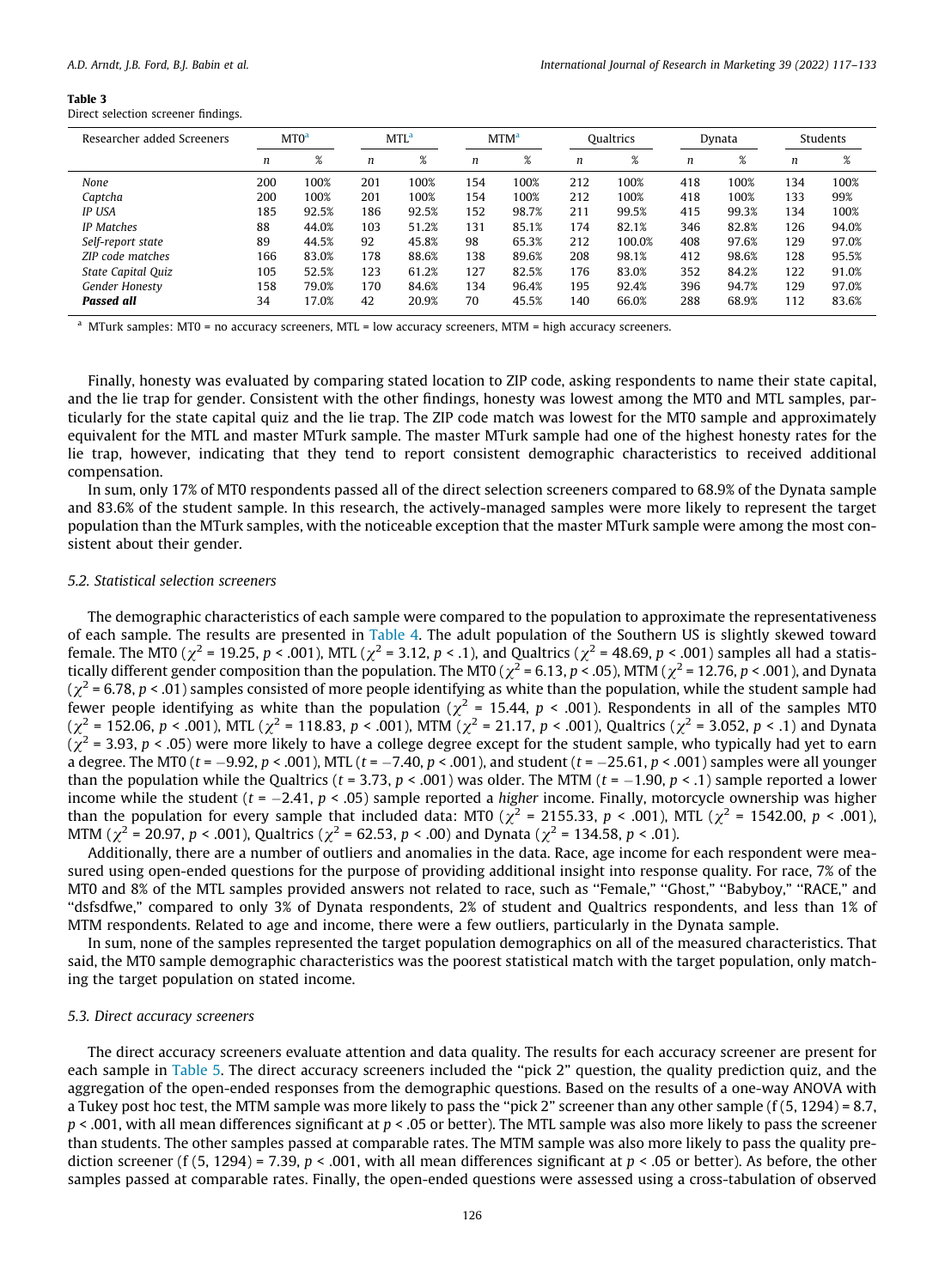<span id="page-11-0"></span>Statistical selection screener findings.

|                      | Sample $n$                                                 | MT <sub>0</sub> a<br>200             | MTL <sup>a</sup><br>201              | <b>MTM</b> <sup>a</sup><br>154       | Qualtrics<br>212                    | Dynata<br>418                               | Students<br>134                     | Pop est. <sup>b</sup>                                     |
|----------------------|------------------------------------------------------------|--------------------------------------|--------------------------------------|--------------------------------------|-------------------------------------|---------------------------------------------|-------------------------------------|-----------------------------------------------------------|
| Sex                  | Male<br>Female                                             | 64%<br>37%                           | 54%<br>46%                           | 51%<br>49%                           | 24%<br>76%                          | 45%<br>55%                                  | 51%<br>49%                          | 48%<br>52%                                                |
| Race                 | White<br>Black<br>Asian<br>Hispanic<br>Other<br>Not a race | 72%<br>9%<br>7%<br>4%<br>2%<br>7%    | 66%<br>8%<br>7%<br>9%<br>4%<br>8%    | 78%<br>9%<br>7%<br>3%<br>3%<br>0%    | 65%<br>22%<br>5%<br>2%<br>4%<br>2%  | 68%<br>14%<br>6%<br>6%<br>3%<br>3%          | 46%<br>29%<br>10%<br>7%<br>6%<br>2% | 62%<br>21%<br>3%<br>12%<br>3%<br>$\overline{\phantom{0}}$ |
| Education            | >HS<br>HS<br>Assoc.<br>Bach.<br>Mast.<br>Doc.              | 0%<br>14%<br>12%<br>57%<br>15%<br>3% | 0%<br>20%<br>10%<br>52%<br>16%<br>0% | 0%<br>25%<br>24%<br>37%<br>11%<br>2% | 2%<br>47%<br>24%<br>20%<br>6%<br>1% | 3%<br>41%<br>19%<br>24%<br>10%<br>4%        | 0%<br>41%<br>47%<br>11%<br>2%<br>0% | 11%<br>46%<br>10%<br>21%<br>10%<br>2%                     |
| Age <sup>c</sup>     | Mean<br>Std. Dev<br>Min<br>Max                             | 32.4<br>9.4<br>18<br>68              | 33.5<br>10.5<br>18<br>70             | 40.5<br>26.4<br>24<br>333            | 43.3<br>16.9<br>12<br>80            | 139.8 <sup>b</sup><br>1964.8<br>5<br>40,213 | 24.2<br>6.6<br>10<br>52             | 39<br>Ξ.<br>-                                             |
| Income $\epsilon$    | Mean<br>Std. Dev<br>Min<br>Max                             | 69k<br>186k<br>$\Omega$<br>2500k     | 70k<br>127k<br>$\Omega$<br>1300k     | 57k<br>47k<br>$\mathbf{0}$<br>365k   | 49k<br>48k<br>0<br>300k             | 312k<br>5003k<br>$\Omega$<br>100,000k       | 83k<br>120k<br>$\Omega$<br>1000k    | 56k<br>-<br>Ξ.                                            |
| Motorcycle ownership | Yes                                                        | 59.0%                                | 50.2%                                | 9.1%                                 | 12.3%                               | 12.7%                                       | NA                                  | 3%                                                        |

<sup>a</sup> MTurk samples: MT0 = no accuracy screeners, MTL = low accuracy screeners, MTM = high accuracy screeners.

<sup>b</sup> Population estimates for age, race, and income for the Southern U.S. states were drawn from the Kaiser Family Foundation (kff.org) for 2019. Educational attainment was attained from the U.S. census for the entire United States 2019 to reflect the most accurate data available. Motorcycle ownership was drawn for motorcycle registrations for the Southern U.S.

<sup>c</sup> No data were removed or cleaned prior to reporting these results. As a result, some data may be abnormal.

## Table 5

Direct accuracy screener findings.

| MT0 <sup>a</sup> |      | MTL <sup>a</sup> |      | <b>MTM</b> <sup>a</sup> |      | Oualtrics |                        | Dvnata |      | Students |      |
|------------------|------|------------------|------|-------------------------|------|-----------|------------------------|--------|------|----------|------|
| $\boldsymbol{n}$ | %    | n                | %    | n                       | %    | n         | $\alpha$<br>$\sqrt{2}$ | n      | $\%$ | n        | %    |
| 200              | 100% | 201              | 100% | 154                     | 100% | 212       | 100%                   | 418    | 100% | 134      | 100% |
| 175              | 88%  | 177              | 88%  | 139                     | 90%  | 179       | 84%                    | 335    | 80%  | 102      | 76%  |
| 88               | 44%  | 114              | 57%  | 101                     | 66%  | 101       | 48%                    | 207    | 50%  | 64       | 48%  |
| 185              | 93%  | 187              | 93%  | 150                     | 97%  | 203       | 96%                    | 406    | 97%  | 125      | 93%  |
| 78               | 39%  | 102              | 51%  | 101                     | 66%  | 91        | 43%                    | 184    | 44%  | 54       | 40%  |
|                  |      |                  |      |                         |      |           |                        |        |      |          |      |

<sup>a</sup> MTurk samples: MT0 = no accuracy screeners, MTL = low accuracy screeners, MTM = high accuracy screeners.

versus expected poor-quality answers to open-ended questions. The finding shows that the MT0 and MTL samples observed more poor-quality answers than expected as compared to the other samples, which all had fewer ( $\chi^2$  = 11.56, df = 5, p < .05).

In sum, the results show that respondents in the MTM sample were more likely to pass direct accuracy screeners than in the other samples. However, respondents in the MT0 and MTL samples were more likely to give nonsensical answers to open-ended questions. Thus, there is a discrepancy among the MTurk samples related to passing direct accuracy screeners.

## 5.4. Statistical accuracy screeners

The statistical accuracy screeners provide insight into the quality of responses provided by respondents. The results are provided in [Table 6.](#page-12-0) In regard to time spent taking the survey, there was no statistical difference between the number of respondents going more slowly than expected ( $\chi^2$  = 2.46, df = 5, ns). However, all of the MTurk samples contained more speeders than expected ( $\chi^2$  = 23.45, df = 5, p < .001), while the other samples contained fewer speeders than expected. Conversely, related to straight-lining, all of the MTurk samples and the Qualtrics sample contained fewer respondents engaging in straight-lining than expected ( $\chi^2$  = 29.01, df = 5, p < .001), while the Dynata and student samples contained more straightlining than expected. Based on a one-way ANOVA test using a Tukey's post hoc analysis, the personal reliability of the MT0 sample was lower than MTM, Dynata, and student samples (f  $(5, 1294) = 5.26$ ,  $p < .001$ , with mean differences significant at  $p < .05$  or better). Finally, the format of the survey (putting questions together versus separating them by construct) influenced responses for the MTM, Qualtrics and student samples.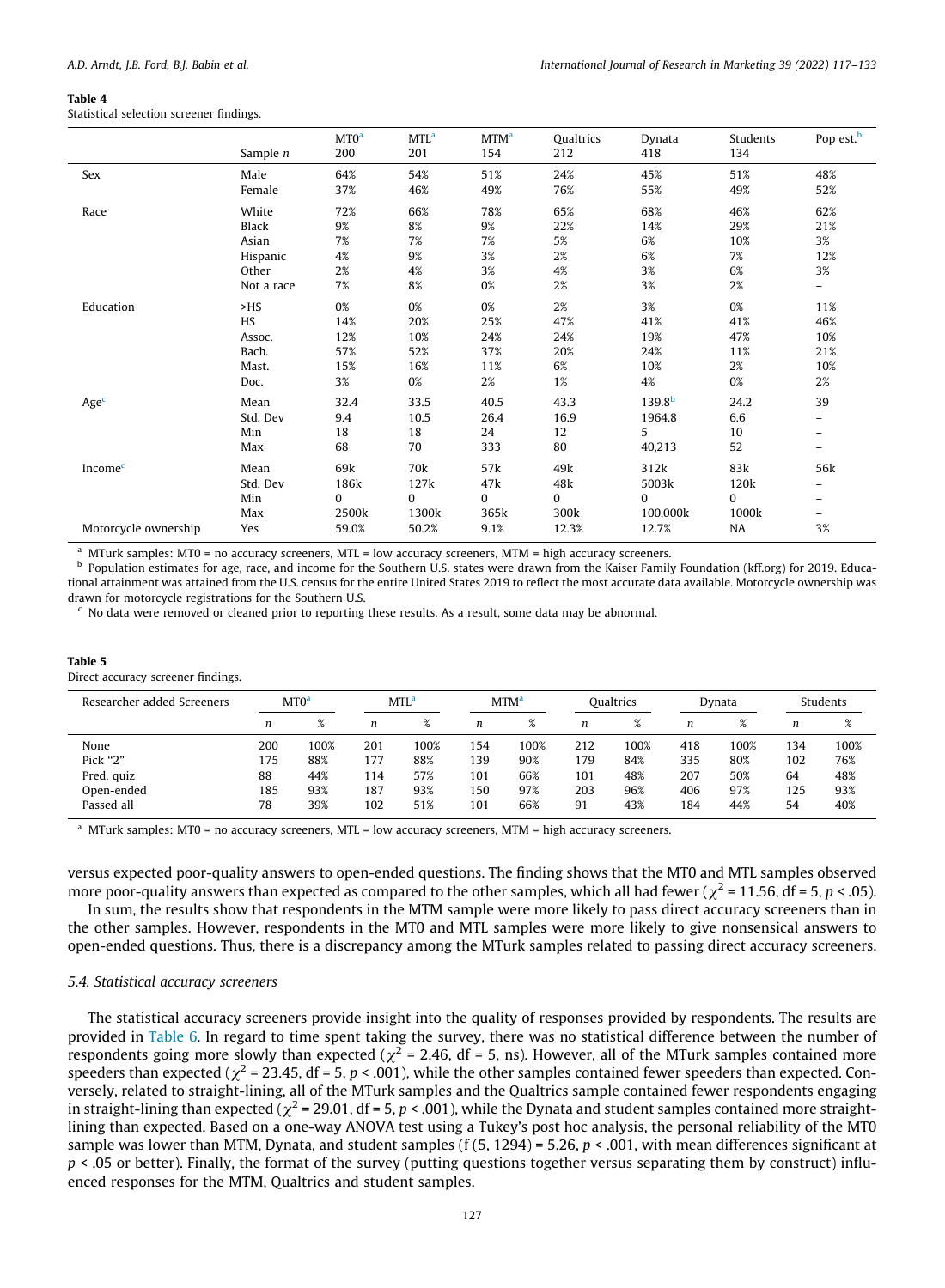<span id="page-12-0"></span>Statistical accuracy screener findings.

|        | MT0 <sup>a</sup> |      | <b>MTL<sup>a</sup></b> |      |         | <b>MTM<sup>a</sup></b> |                  | Qualtrics |                  | Dynata |                  | Students |
|--------|------------------|------|------------------------|------|---------|------------------------|------------------|-----------|------------------|--------|------------------|----------|
|        | n                | %    | n                      | %    | n       | %                      | $\boldsymbol{n}$ | %         | $\boldsymbol{n}$ | %      | $\boldsymbol{n}$ | 76       |
| Total  | 200              | 100% | 201                    | 100% | 154     | 100%                   | 212              | 100%      | 418              | 100%   | 134              | 100%     |
| Fast   | 18               | 9%   | 19                     | 10%  | 22      | 11%                    |                  | 2%        | ι,               | 9%     |                  | 3%       |
| Slow   | 4                | 2%   | 4                      | 2%   | ∠       | 1%                     |                  | 2%        |                  | 3%     | 4                | 2%       |
| SL     | 22               | 11%  | 21                     | 10%  | 22      | 14%                    | 32               | 15%       | 101              | 24%    | 28               | 21%      |
| PR     | 0.68             |      | 0.77                   |      | 0.86    |                        | 0.78             |           | 0.81             |        | 0.78             |          |
| Format | ns               |      | ns                     |      | $0.10*$ |                        | $0.12*$          |           | ns               |        | $0.20*$          |          |

Fast indicates number and percentage of respondents who spent less than 80% of the estimated 13 min on the survey (<156 s).

Slow indicates number and percentage of respondents who spent more than 80% of the estimated 13 min on the survey (>1404 s).

SL = Straight-lining, representing the number and percentage of respondents who rated all items identically (e.g., " $4$ " for every item).

PR = Personal reliability, representing the Spearman's Rho correlation between split halves of the perceived similarity scale.

Format = Difference in reliability between the mixed and separated survey formats.

Denotes a statistical difference at  $p < .05$ .

<sup>a</sup> MTurk samples: MT0 = no accuracy screeners, MTL = low accuracy screeners, MTM = high accuracy screeners

In sum, the results were quite inconsistent. While the MTurk samples were more likely to speed, they were less likely to engage in straight-lining. The personal reliability of the MT0 sample was lower than many of the other samples, but survey format did not influence their responses.

## 5.5. Redundancy between screeners

This section discusses redundancy between screener types. [Table 7](#page-13-0) shows correlations among the direct screeners. High magnitude in correlation suggests an overlap among screeners. Overlap can also be measured at the individual level. [Table 8](#page-13-0) shows a count of the number of screeners that each respondent failed. Dummy variables were created for each screener  $(0 =$  passed,  $1 =$  does not pass). If respondents fail two screeners, then they would have a " $1 =$  does not pass" for each dummy variable.

As shown in [Table 8](#page-13-0), direct-selection screeners do not necessarily remove the same participants as direct-accuracy screeners. A total of 83% of MT0 respondents failed at least one researcher-generated, direct-selection screener, 61% failed at least one researcher-generated, direct-accuracy screener, and 91% failed at least one direct screener of either type. Consequently, the selection and accuracy screeners are not redundant. Within each category, the selection screeners display apparent redundancy as shown by the greater number of respondents who failed more than one screener. Thus, picking a single effective selection screener should be sufficient. However, for accuracy screeners, the majority of respondents failed on a single screener. Consequently, the choice of accuracy screener affects the set of respondents included in the sample.

The percentage of respondents screened is an indicator that the sample contains a significant percentage of insufficient quality responses. In other words, few respondents were able to meet the standards of inclusion. However, the remaining sample should be considered of adequate quality, regardless of how much of the sample was removed. Thus, while only a small percentage of respondents from MT0 remained after all of the screeners were applied while a much higher quantity of Qualtrics respondents remained, those remaining MT0 respondents should be considered just as acceptable quality for further analysis as the Qualtrics sample. What may be necessary for researchers is to set their expected sampling quotas higher knowing that there will be lost datapoints in order to achieve a large enough sample for proper analysis.

## 5.6. Responses uniqueness and contamination

Previous research has found that MTurk respondents participate in studies repeatedly if studies are posted multiple times [\(Chandler et al., 2014\)](#page-16-0). However, research has not investigated other forms of cross-contamination. In this research, only two instances were found of respondents taking the survey multiple times using different platforms (MTurk and Qualtrics, for example). Within the MTurk platform, about 18% of MTurk respondents participated in both the MT0 and MTL samples. Within the same sample, the MTM sample showed 18.2% percent duplicate IP-addresses, though this could be explained by multiple people in the same household or location having master-level accounts. Similarly, the student data showed a substantial number of duplicate IP-addresses, which is likely explained by student use of shared computer labs. However, no student participated in a different sample. There was only a single comment in the study purpose that indicated a respondent saw both versions of the ''red-herring" experimental design in which respondents were shown either a white or black service provider.

However, an online search showed that the present study had been discussed on user forums. Because MTurkers from the non-Master samples were paid fifty cents, and this posting indicates that the pay is \$1.50, it must have been posted by a Master MTurker. It did not appear that the purpose of the study was discussed. However, respondents commented on other studies. For example, this comment was posted on a study about the similarity-attraction effect: ''good ol' fashioned 'y u so racist and/or sexist?' Loaded choices." Forum comments like these have the potential to bias results not only for that particular study but for all studies listed on the researcher's profile.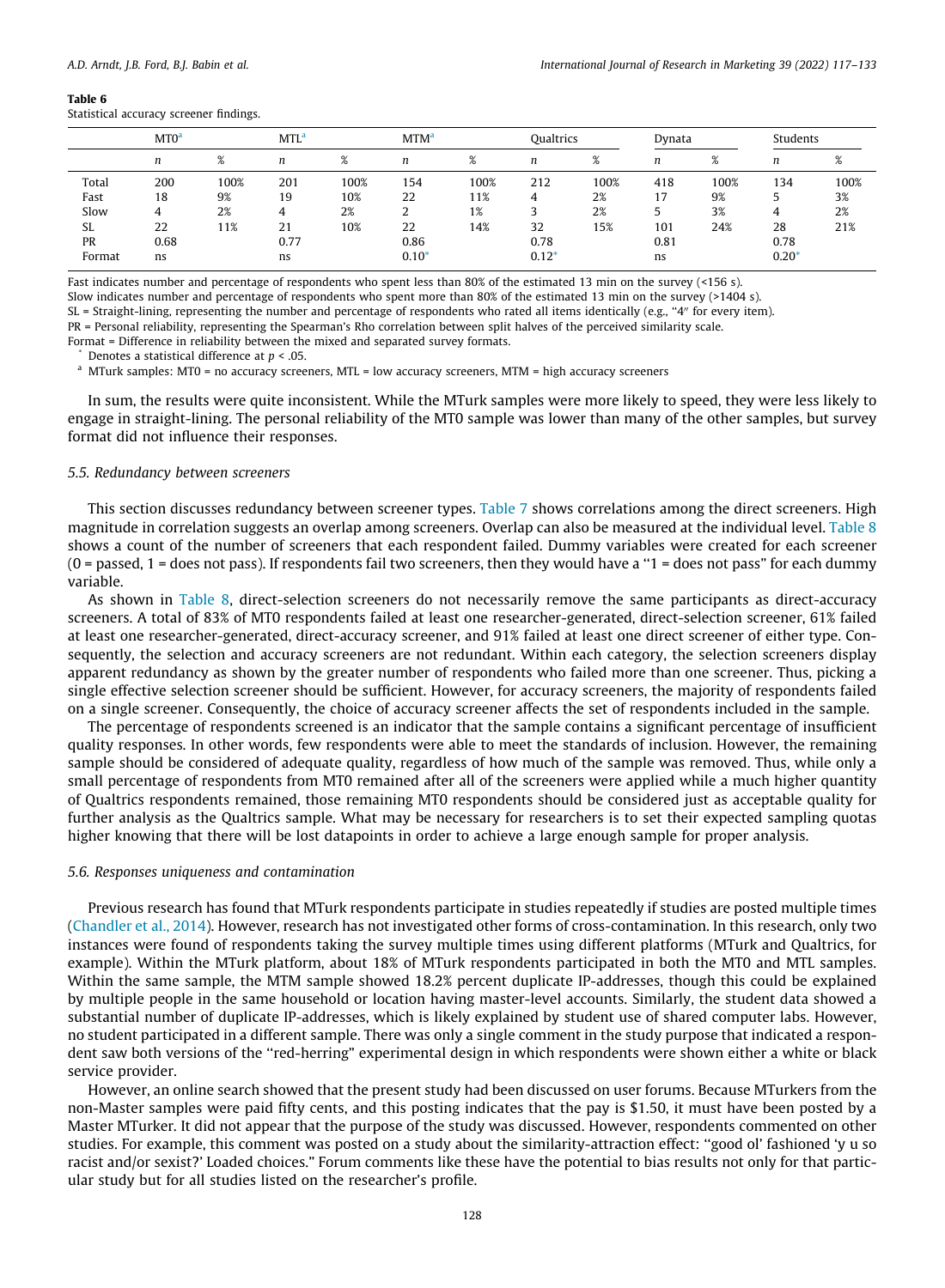<span id="page-13-0"></span>Correlation among direct screeners.

|    | Screener                      |                       | 2                      | 3                      | 4                      | 5                      | 6                      | 7                      | 8        | 9                     |
|----|-------------------------------|-----------------------|------------------------|------------------------|------------------------|------------------------|------------------------|------------------------|----------|-----------------------|
|    | IP Outside US                 |                       |                        |                        |                        |                        |                        |                        |          |                       |
| 2  | Location<br>mismatch          | 0.278                 |                        |                        |                        |                        |                        |                        |          |                       |
| 3  | Self-report<br>Southern state | $-0.126$ **           | $-0.271$ <sup>**</sup> |                        |                        |                        |                        |                        |          |                       |
| 4  | Zip code match                | $0.084$ <sup>**</sup> | $0.262$ <sup>**</sup>  | $-0.211$ <sup>**</sup> |                        |                        |                        |                        |          |                       |
| 5  | State capital<br>incorrect    | 0.146                 | $0.388$ **             | $-0.286$ **            | $0.410$ <sup>**</sup>  |                        |                        |                        |          |                       |
| 6  | Picked 2                      | $-0.036$              | $-0.101$ <sup>**</sup> | $-0.027$               | $-0.069*$              | $-0.169$ <sup>**</sup> |                        |                        |          |                       |
|    | Oak Tree Pass                 | $-0.002$              | $-0.095$ <sup>**</sup> | 0.024                  | $-0.145$ <sup>**</sup> | $-0.203$ <sup>**</sup> | $0.224$ **             |                        |          |                       |
| 8  | Honesty test                  | 0.004                 | $-0.182$ <sup>**</sup> | 0.140                  | $-0.144$ <sup>**</sup> | $-0.194$ <sup>**</sup> | 0.002                  | 0.034                  |          |                       |
| 9  | Not an income                 | $-0.023$              | $0.072$ <sup>**</sup>  | 0.002                  | $0.076$ <sup>**</sup>  | $0.137$ <sup>**</sup>  | $-0.093$ <sup>**</sup> | $-0.058*$              | $-0.006$ |                       |
| 10 | Not a race                    | 0.035                 | $0.165$ <sup>**</sup>  | $-0.084$ <sup>**</sup> | $0.163$ <sup>**</sup>  | $0.203$ <sup>**</sup>  | $-0.113$ <sup>**</sup> | $-0.091$ <sup>**</sup> | 0.020    | $0.377$ <sup>**</sup> |

#### Table 8

Redundancy between screeners.

|                  |     |     |     |     | Failed Accuracy |      |     | <b>Failed Selection</b> |     |    |     |      |     |          | <b>Failed Total</b> |     |     |          |     |  |
|------------------|-----|-----|-----|-----|-----------------|------|-----|-------------------------|-----|----|-----|------|-----|----------|---------------------|-----|-----|----------|-----|--|
| Sample           | n   |     |     |     |                 | $2+$ |     |                         |     |    |     | $2+$ |     | $\Omega$ |                     |     |     | $2+$     |     |  |
| MT <sub>0</sub>  | 200 | 78  | 39% | 96  | 48%             | 26   | 13% | 34                      | 17% | 51 | 26% | 15   | 58% | 19       | 10%                 | 45  | 23% | 136      | 68% |  |
| <b>MTL</b>       | 201 | 102 | 51% |     | 38%             | 22   | 11% | 42                      | 21% | 56 | 28% | 103  | 51% | 31       | 15%                 | 43  | 21% | 127      | 63% |  |
| <b>MTM</b>       | 154 | 18  | 77% | 36  | 26%             | 0    | 0%  | 85                      | 55% | 53 | 38% | 16   | 12% | 67       | 44%                 | 60  | 44% | 27       | 20% |  |
| <b>Oualtrics</b> | 212 | 95  | 45% | 87  | 42%             | 30   | 14% | 141                     | 67% | 54 | 26% |      | 8%  | 69       | 33%                 | 79  | 38% | 64       | 31% |  |
| Dynata           | 418 | 184 | 44% | 167 | 40%             | 67   | 16% | 288                     | 69% | 97 | 23% | 33   | 8%  | 141      | 34%                 | 150 | 36% | $12^{-}$ | 30% |  |
| Students         | 134 | 55  | 41% | 54  | 41%             | 25   | 19% | 13                      | 84% | 13 | 10% | 8    | 6%  | 50       | 37%                 | 47  | 35% | 37       | 28% |  |

## 6. Recommendations

This research developed a typology of screeners based on sampling goal and methodology and then applied the typology to samples from several online panels. The typology looked at the sampling goals of selection, which is whether the sample is from the target population, and accuracy, which is whether respondents are attentive. Direct screeners evaluate individual respondents while statistical screeners evaluate the overall sample. By providing a framework of screeners, a key contribution of this research is to provide guidance for the design of new screeners.

## 6.1. Using and reporting screeners

Researchers should use one or two researcher-generated screeners for each screening category: (1) direct selection, (2) statistical selection, (3) direct accuracy, and (4) statistical accuracy. Our findings indicate that selection and accuracy screeners are not redundant; hence, researchers must use both. Each category of screener has important implications for achieving sampling goals. Selection screeners ensure that the sample matches the target population while accuracy screeners ensure honest and attentive responses. Direct screeners have the advantage of immediately identifying problematic responses without the need for further analysis but the disadvantage of being visible to participants. Conversely, statistical screeners are unobtrusive to participants ([DeSimone et al., 2015](#page-16-0)) but require further analysis. No single category of screener can adequately screen data so researchers should use them in combination.

For selection screeners, respondents should be removed when they are not actually a member of the target population, and for accuracy screeners, the respondents should be removed when they are not honest and attentive. The question is whether researchers can know the ''truth" about selection and accuracy to ensure that inappropriate responses are removed without inadvertently removing appropriate responses. Because direct screeners have clear ''right" and ''wrong" answers, it is very unlikely that direct screeners will falsely lead to the removal of appropriate responses. Respondents failing direct screeners are either not a member of the target population or are insufficiently honest/attentive and should be removed. However, because direct screeners are visible to respondents, it is easier for them to circumvent direct screeners than statistical screeners. As a result, direct screeners may not identify all inappropriate responses.

Statistical screeners have the advantage of being largely invisible to respondents. However, they also require additional consideration. Ideally, the person responsible for applying statistical screeners (e.g., the project manager or researcher) should be separate from the researcher who analyzes the theoretical relationships. Furthermore, the thresholds for excluding data should be based on an objective standard whenever possible. Researchers might compare the sample to the known characteristics of a target population to determine match or apply objective criteria, such as a synonym-antonym analysis or a comparison of response time on a task that has a known duration. When an objective standard is not readily available,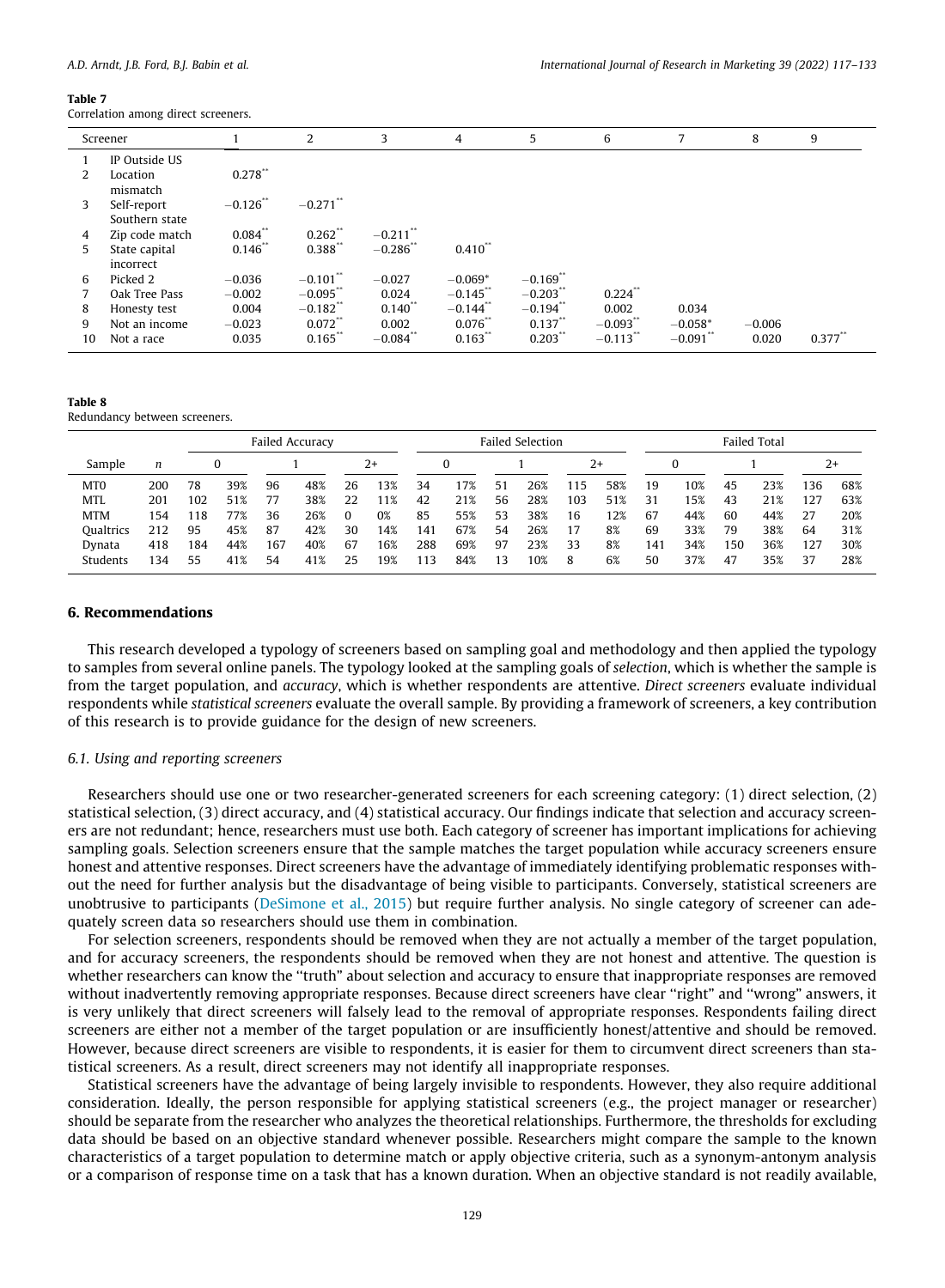statistical screeners can still be used to provide a ''second line of defense" for assessing sample quality but should only be used to identify and remove individual responses when there is a clear and defensible justification.

The supplier-provided screening criteria provided by Amazon, including number of HITs completed, percentage of HITs approved, and Master designation, did somewhat overlap with the research-generated direct accuracy screeners used in this research. However, the researcher-generated screeners flagged many additional respondents for removal above and beyond the supplier-provided screeners, suggesting that researchers should include at least some screeners for each category when collecting data from online panels. Unfortunately, most studies listed in [Table 1](#page-4-0) do not discuss how respondents were screened. Researchers should screen their data for quality and provide a full account of such procedures.

The most effective screeners depend on the research materials. For instance, excessive response time may indicate an interruption, which would not inherently lead to a poor-quality response. However, tasks interruptions can disrupt reading comprehension ([Foroughi, Barragan, & Boehm-Davis, 2015\)](#page-16-0), which might influence how respondents react to experimental stimuli. Hence, there can be justification for removing responses based on excessive response time depending on the research materials.

The data cleaning process can affect correlations among variables, but it is unclear whether they would increase or decrease correlations in a particular data set. Noisy data can attenuate valid correlations, but poor-quality data may also cause systematic correlational biases (e.g., the halo error) and/or acquiescence bias which may lead to ''illusionary" correlations between variables ([Podsakoff, MacKenzie, & Podsakoff, 2012\)](#page-17-0). In order to assess the impact of data cleaning on correlations, sample results could be compared to known population values, instead of relying on internal sample correlations. Here, we could compare sample reports of motorcycle ownership to population estimates taken from motor vehicle registrations. Similarly, a survey could contain questions about home ownership, age of oldest child, number of children, or any other variables for which population correlation values could be computed from census data. Sample results could be compared with matching values supporting data quality.

Furthermore, the effectiveness of any particular screener is likely to change over time. This is particularly true for ''professional survey-takers" like MTurk masters because they maintain discussion boards. In our research, the commonly used ''pick 2" attention check removed the fewest respondents from the master MTurk sample, followed by the other MTurk samples, ostensibly because MTurk respondents had encountered that type of attention check previously. To ensure that screeners are effective for experienced survey-takers, researchers may need to continually update the details of their screening questions to stay ahead of the respondents. Thus, rather than relying on a few commonly used screeners, researchers must adapt their screeners in a sort of ''arms-race." This ''arms-race" will likely accelerate as both respondents and researchers use more sophisticated artificial intelligence. A key benefit of the typology presented in this research is to provide a framework for researchers to use for continually developing new and better screeners for each category of screener (selection/accuracy and direct/statistical).

## 6.2. Ethical use of screeners

Researchers should report the use and results of all four types of screeners. Researchers should report how many respondents were removed per screener. Direct screeners should be used to remove poor quality responses prior to hypothesis testing or other topical analysis; thus, researchers should be unaware of how direct screeners might have influenced results. After direct screeners have been applied, statistical screeners can provide insight into the achievement of sampling goals. Sampling quality screeners should be selected prior to data collection and be the sole determination of how well sampling goals were achieved: Theoretical study results should never be used to determine whether a sample provides sufficient quality. If LQD (low quality data) remain, sampling quality screeners can be used to remove the offending data, but this should be done prior to hypothesis testing and all other analyses addressing research questions. Ideally, the primary data analyst who screens the data should be separate from the primary analyst who tests hypotheses. Data transparency is a best practice and coauthors should replicate each other's analyses.

As mentioned previously, the most appropriate outlier analysis for a data set depends on the characteristics of the data [\(Aggarwal, 2017; Woolrich, 2008](#page-16-0)). For example, standard scores should only be used to identify outliers when the sample data is normally distributed and is known to approximate the distribution of the target population. Thus, choice of outlier analysis should be justified.

## 6.3. Recommended crowdsourcing services

The actively managed crowdsourcing services, Dynata and Qualtrics, had higher selection sampling quality than the MTurk samples, defined in this research as matching the target population of adults living in the Southern U.S. The unscreened MTurk samples had very low selection quality, and most of the MTurk sample failed one or more direct selection screeners. While the master sample performed the best of the three samples, fewer than 50% of respondents appear to be representative of the target population compared to 66% of the Qualtrics, 69% of the Dynata, and 84% of the respondents in the student samples. For accuracy sampling quality, the actively-managed crowdsourcing services were less likely to speed than all of the MTurk samples, more likely to pass direct accuracy screeners than the non-master MTurk samples, and had higher personal reliability than the non-master MTurk samples. However, they engaged in high levels of straight lining, particularly the Dynata sample, in which 24% of the unscreened sample selected a single response for every item. That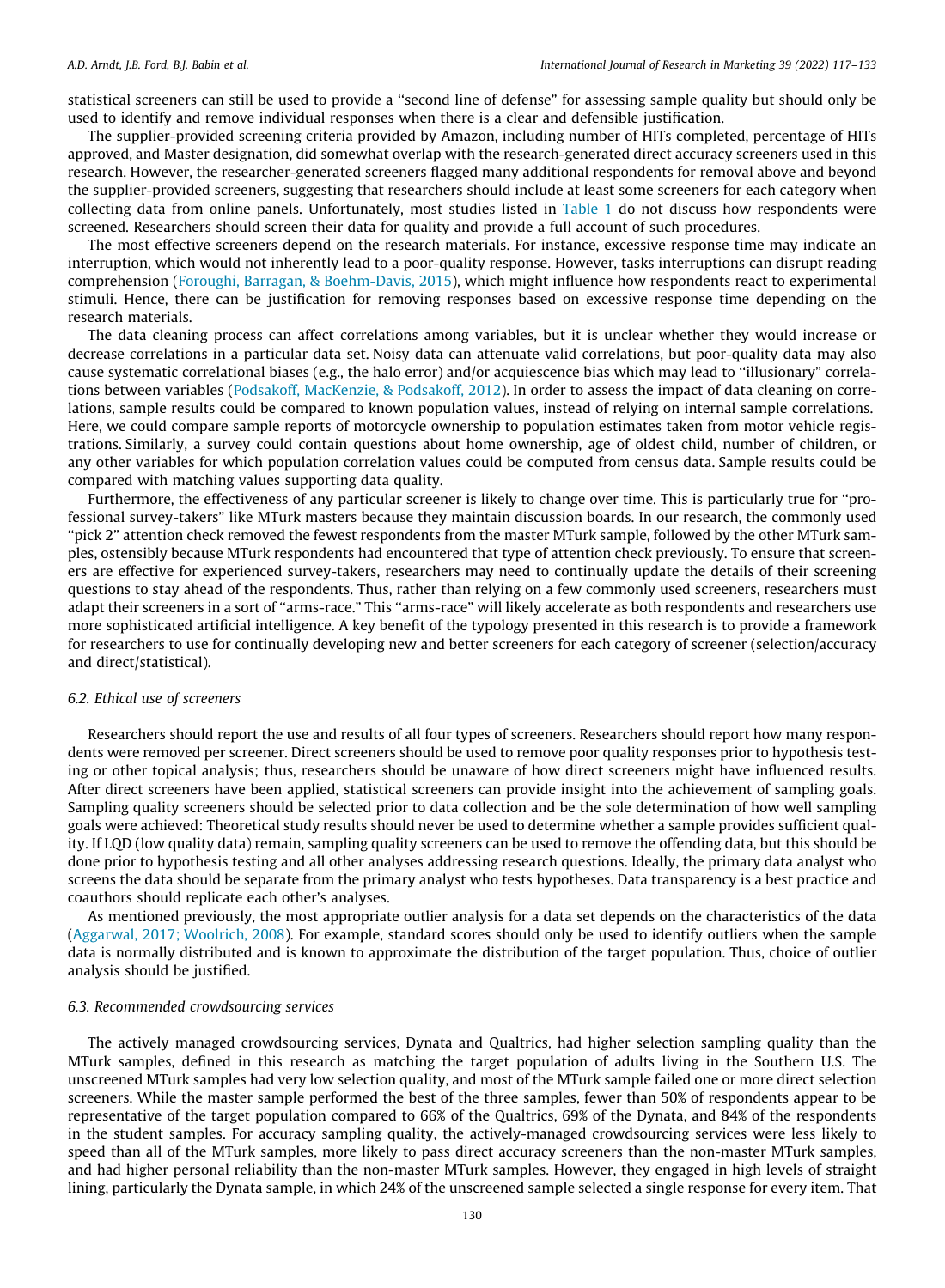said, actively-managed panels will typically do some screening beforehand so that researchers will not receive these poorquality responses. Our research sought to evaluate all completes, but researchers can expect ''good completes" to be screened. Preferably, the data service provider does most of the screening because they are not involved in publication.

The high percentage of MTurk respondents removed by statistical selection screeners was not unexpected. A key weakness of all minimally-managed online samples is that respondents are able to self-select into studies. MTurk respondents also had a relative high number of duplicate IP-addresses, second only to the student sample in which respondents were using a common computer lab. Another weakness of self-selection is that it allows respondents to participate in multiple, repeated surveys. If researchers use MTurk samples for multiple, related studies, many respondents will be duplicates. For experimental designs involving manipulated conditions, purportedly between-subjects experiments take on the demand characteristics of within-subjects designs using repeat respondents. Even for surveys, repeated exposure to the same items can cause testing bias ([Shadish, Cook, & Campbell, 2002](#page-17-0)).

As a result of these weaknesses, MTurk samples require rigorous direct and statistical selection screeners to ensure that participants are from the target population. Only 17% of MT0 respondents successfully passed all of the direct-selection screeners; thus, researchers using a similar sample for a similar population would need to request more than five times as many respondents to achieve a desired sample size. As a result, the cost may be comparable to purchasing from an actively-managed service, yet, there may be more problems that go undetected. Because of these drawbacks, it is recommended that MTurk samples be avoided when selection sampling quality is a primary concern (e.g., targeting professional salespeople, a particular demographic, people with a specific hobby, etc.), or when materials are replicated across multiple studies.

For statistical accuracy screeners, the results were mixed. As suggested by [Ford \(2017\)](#page-16-0), the MTurkers were more prone to speeding than the other samples. The non-master samples were also more prone to failing direct accuracy screeners and had lower personal reliability. However, those samples were also the least likely to engage in straight-lining behavior and less susceptible to survey format, though given that they were more likely to speed through the survey than other samples, this might suggest the use of harder to identify response biases, such as Christmas trees or arbitrary responses. Master MTurkers were less likely to report inconsistencies about their identity and successfully pass direct accuracy screeners. Thus, Master MTurk samples appear to be more attentive and more consistent than the other two MTurk samples.

## 6.4. Targeting a narrow population

A key concern is the use of panel data when sampling a specific subgroup of people (e.g., salespeople). Many panels will not contain enough sampling units matching specific subgroups for large studies or repeated studies using different respondents. A secondary problem related to this issue is that researchers in certain disciplines are likely to overrepresent the small body of respondents from these panels who claim to be members of the target subgroup. Our research suggests that researchers should use multiple panels rather than relying on a single panel. From our findings, it does not appear that respondents are prone to using multiple platforms. Therefore, rather than drawing on a single platform repeatedly, switching among platforms should reduce overreliance on a few subgroup ''superworkers." Additionally, researchers should try to use broader subgroups whenever possible to access a larger number of respondents. Nevertheless, our findings also indicate that many respondents from minimally-managed panels are willing to mislead researchers about their identity; hence, it is important to use selection screeners in combination with broadening the target subgroup.

## 7. Limitations and directions for future research

The results reported in this research provide insight into how many respondents would be screened from each sample for each category of screener. While it is likely that researchers using similar screening criteria would find similar results for each sample, respondents belonging to the same source are not necessarily homogeneous. The composition of the sample pool may change over time, and the effectiveness of screening criteria may change. Thus, the generalizability of the specific findings of this research may be somewhat limited, although the broader implication of how researchers can design, use, and report each category of screener should still apply. Future research should also explore other actively-managed and minimally-managed crowdsourcing services.

While the screener typology presented in this research can and should be used for all human subject sampling frames, the specific screening questions will need to be adapted to fit the needs of the researcher. Additionally, evidence suggests some weaknesses for all online samples. More research needs to be conducted to explore how new technologies have influenced survey response. The Qualtrics software provides proprietary algorithms for estimating the likelihood of fraud using the captcha verification question and respondent meta-data (i.e., Relevant ID). We did not explore the use of these tools because they are only available on certain Qualtrics software licenses. Hence, they are not widely available. Yet, future research should estimate the effectiveness of these algorithms compared to other methods of screening data, particularly given our finding that the captcha verification question did not eliminate any bots. Furthermore, actively-managed online data collection services typically prescreen data but the data from Dynata and Qualtrics presented in this research were not prescreened. Researchers following normal policies should expect to receive higher-quality ''good-completes" from these sources.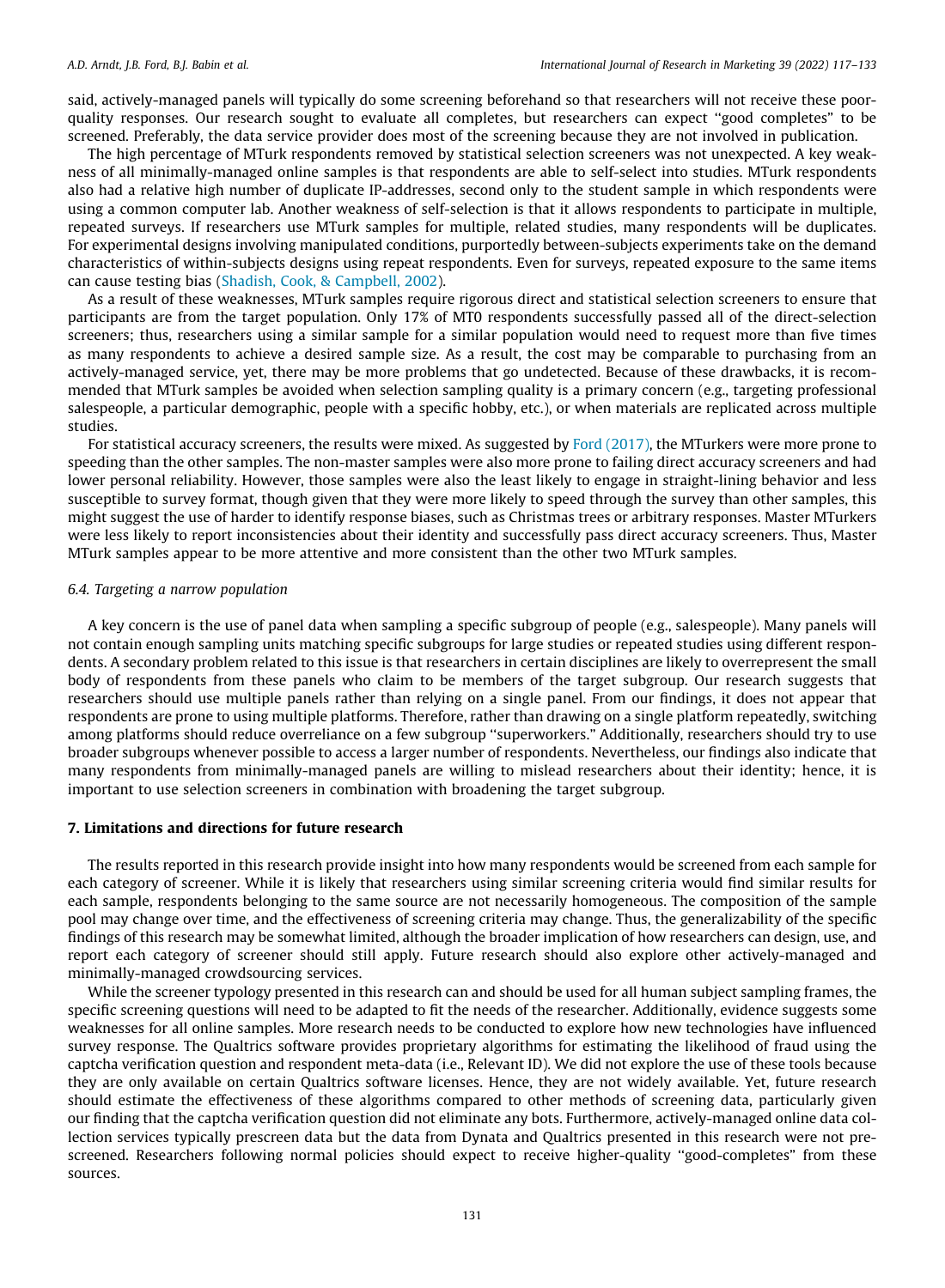<span id="page-16-0"></span>Pertaining to Amazon's Mechanical Turk, Master MTurkers were better able to successfully pass direct accuracy screeners than the other two MTurk samples; yet evidence of their statistical accuracy remains mixed. Ability to pass accuracy direct screeners may reflect an over-sensitization bias caused by taking so many surveys or a concerted effort to ''play the game." Many online crowdsourcing services prohibit direct contact between respondents and researchers through specific communication mediums, such as by phone or email. For example, Prolific asks respondents to immediately report if a researcher asks for personal contact information. Nevertheless, it would be worthwhile to know more about the respondents ''behind the scenes." Finally, more work is needed to learn why the non-master MTurk samples were less likely to engage in straightlining and less susceptible to survey format. Perhaps more sophisticated methods of detecting other response bias patterns can be developed and used as an additional accuracy statistical screener.

## 8. Conclusion

The present research advises the use of screeners for selection to help ensure that samples are drawn from the targeted population, and for accuracy, which assesses the extent to which respondents provide honest, attentive responses. Furthermore, we used two screener methodologies, direct screeners that remove respondents based on criteria embedded into the research materials and statistical screeners that use analyses invisible to respondents. Data were screened using each of the four screener types: direct selection, statistical selection, direct accuracy, and statistical accuracy. Using these criteria, at least some of the responses were screened from every sample. Researchers should always report all screening procedures, including all selection and accuracy screeners, and they need to be specific about when the screening actually took place. Response rate becomes lower as more data has to be removed from that initially collected to obtain a valid sample. In that way, we should return to the practice of accounting for potential non-response bias (Armstrong & Overton, 1977). Furthermore, reviewers should always assess screener quality and avoid ''punishing" researchers for accurately reporting how they screened for poor quality data. The responsible use of screening criteria will improve online data quality, and ultimately, the replicability of marketing findings.

## References

Aggarwal, C. C. (2017). Outlier analysis in Data Mining [\(pp. 237–263\). Cham: Springer](http://refhub.elsevier.com/S0167-8116(21)00020-3/h0005).

[Armstrong, J. S., & Overton, T. S. \(1977\). Estimating nonresponse bias in mail surveys.](http://refhub.elsevier.com/S0167-8116(21)00020-3/h0010) Journal of Marketing Research, 14(3), 396–402.

[Babin, B. J., Griffin, M., & Hair, J. F. Jr., \(2016\). Heresies and sacred cows in scholarly marketing publications.](http://refhub.elsevier.com/S0167-8116(21)00020-3/h0015) Journal of Business Research, 69(8), 3133-3138. [Berinsky, A. J., Huber, G. A., & Lenz, G. S. \(2012\). Evaluating online labor markets for experimental research: Amazon.com's Mechanical Turk.](http://refhub.elsevier.com/S0167-8116(21)00020-3/h0020) Political Analysis, 20[\(3\), 351–368](http://refhub.elsevier.com/S0167-8116(21)00020-3/h0020).

- [Chandler, J., Mueller, P., & Paolacci, G. \(2014\). Nonnaivete among Amazon Mechanical Turk Workers: Consequences and solutions for behavioral](http://refhub.elsevier.com/S0167-8116(21)00020-3/h0025) researchers. [Behavior Research Methods, 46](http://refhub.elsevier.com/S0167-8116(21)00020-3/h0025)(1), 112–130.
- [Chesney, T., & Penny, K. \(2013\). The impact of repeated lying on survey results.](http://refhub.elsevier.com/S0167-8116(21)00020-3/h0030) SAGE Open, 3(1).

[Cheung, J. H., Burns, D. K., Sinclair, R. R., & Sliter, M. \(2017\). Amazon Mechanical Turk in organizational psychology: An evaluation and practical](http://refhub.elsevier.com/S0167-8116(21)00020-3/h0035) recommendations. [Journal of Business and Psychology, 32](http://refhub.elsevier.com/S0167-8116(21)00020-3/h0035)(4), 347–361.

[Chmielewski, M., & Kucker, S. C. \(2020\). An MTurk crisis? Shifts in data quality and the impact on study results.](http://refhub.elsevier.com/S0167-8116(21)00020-3/h0040) Social Psychological and Personality Science, 11[\(4\), 464–473](http://refhub.elsevier.com/S0167-8116(21)00020-3/h0040).

Conte, A., Levati, M. V., & Montinari, N. (2014). Experience in public goods experiments. No. 2014-010. Economic Research Papers.

Dennis, S. A., Goodson, B. M., & Pearson, C. (2018). MTurk workers' use of low-cost virtual private servers to circumvent screening methods: A research note.

[DeSimone, J. A., Harms, P. D., & DeSimone, A. J. \(2015\). Best practice recommendations for data screening.](http://refhub.elsevier.com/S0167-8116(21)00020-3/h0055) Journal of Organizational Behavior, 36(2), 171–181. [DeSimone, J. A., & Harms, P. D. \(2018\). Dirty data: The effects of screening respondents who provide low-quality data in survey research.](http://refhub.elsevier.com/S0167-8116(21)00020-3/h0060) Journal of Business [Psychology, 33](http://refhub.elsevier.com/S0167-8116(21)00020-3/h0060), 559–577.

Downs, J. S., Holbrook, M. S., & Peel, E. (2012). [Screening participants on Mechanical Turk: Techniques and justifications](http://refhub.elsevier.com/S0167-8116(21)00020-3/h0065). ACR North American Advances. [Feick, L., & Higie, R. A. \(1992\). The effects of preference heterogeneity and source characteristics on ad processing and judgements about endorsers.](http://refhub.elsevier.com/S0167-8116(21)00020-3/h0070) Journal [of Advertising, 21](http://refhub.elsevier.com/S0167-8116(21)00020-3/h0070)(2), 9–24.

[Ford, J. B. \(2017\). Amazon's Mechanical Turk: A comment.](http://refhub.elsevier.com/S0167-8116(21)00020-3/h0075) Journal of Advertising, 46(1), 156–158.

- [Foroughi, C. K., Werner, N. E., Barragán, D., & Boehm-Davis, D. A. \(2015\). Interruptions disrupt reading comprehension.](http://refhub.elsevier.com/S0167-8116(21)00020-3/h0080) Journal of Experimental Psychology: General, 144[\(3\), 704–709](http://refhub.elsevier.com/S0167-8116(21)00020-3/h0080).
- Fricker, R. D. (2008). Sampling methods for web and e-mail surveys. The SAGE handbook of online research methods (pp. 195–216).

[Goodman, J. K., & Paolacci, G. \(2017\). Crowdsourcing consumer research.](http://refhub.elsevier.com/S0167-8116(21)00020-3/h0090) Journal of Consumer Research, 44(1), 196–210.

[Hair, J. F., Black, W. C., Babin, B. J., & Anderson, R. E. \(2019\).](http://refhub.elsevier.com/S0167-8116(21)00020-3/h0095) Multivariate data analysis. Andover, U.K: Cengage.

[Hamby, T., & Taylor, W. \(2016\). Survey satisficing inflates reliability and validity measures: An experimental comparison of college and Amazon Mechanical](http://refhub.elsevier.com/S0167-8116(21)00020-3/h0100) Turk samples. [Educational and Psychological Measurement, 76](http://refhub.elsevier.com/S0167-8116(21)00020-3/h0100)(6), 912–932.

Hauser, D., Paolacci, G. & Chandler, J. J. (2019). Common concerns with MTurk as a participant pool: Evidence and solutions. In F. Kardes, P. Herr, & N. Schwarz (Eds.), Handbook in research methods in consumer psychology. New York/London: Routledge.

[Huff, C., & Tingley, D. \(2015\). Who are these people? Evaluating the demographic characteristics and political preferences of MTurk survey respondents.](http://refhub.elsevier.com/S0167-8116(21)00020-3/h0115) [Research & Politics, 2](http://refhub.elsevier.com/S0167-8116(21)00020-3/h0115)(3), 1–12.

Huang, J. L., Curran, P. G., Keeney, J., Poposki, E. M., & DeShon, R. P. (2012). Detecting and deterring insufficient effort responding to surveys. Journal of Business and Psychology, 27, 99–114. [https://doi.org/10.1007/s10869-011-9231-8.](https://doi.org/10.1007/s10869-011-9231-8)

[Hulland, J., & Miller, J. \(2018\). Keep on Turkin?](http://refhub.elsevier.com/S0167-8116(21)00020-3/h0125) Journal of the Academy of Marketing Science, 46(5), 789–794.

[Kees, J., Berry, C., Burton, S., & Sheehan, K. \(2017\). An analysis of data quality: Professional panels, student subject pools, and Amazon's Mechanical Turk.](http://refhub.elsevier.com/S0167-8116(21)00020-3/h0130) [Journal of Advertising, 46](http://refhub.elsevier.com/S0167-8116(21)00020-3/h0130)(1), 141–155.

[Matherly, T. \(2019\). A panel for lemons? Positivity bias, reputation systems and data quality on MTurk.](http://refhub.elsevier.com/S0167-8116(21)00020-3/h0135) European Journal of Marketing, 53(2), 195–223. [Montoya, R. M., Horton, R. S., & Kirchner, J. \(2008\). Is actual similarity necessary for attraction? A meta-analysis of actual and perceived similarity.](http://refhub.elsevier.com/S0167-8116(21)00020-3/h0140) Journal of [Social and Personal Relationships, 25](http://refhub.elsevier.com/S0167-8116(21)00020-3/h0140)(6), 889–922.

NationMaster (2019). Philippines vs United States cost of living stats compared. Retrieved from [https://www.nationmaster.com/country-info/compare/](https://www.nationmaster.com/country-info/compare/Philippines/United-States/Cost-of-living) [Philippines/United-States/Cost-of-living](https://www.nationmaster.com/country-info/compare/Philippines/United-States/Cost-of-living).

[Paolacci, G., & Chandler, J. \(2014\). Inside the Turk: Understanding Mechanical Turk as a participant pool.](http://refhub.elsevier.com/S0167-8116(21)00020-3/h0150) Current Directions in Psychological Science, 23(3), [184–188.](http://refhub.elsevier.com/S0167-8116(21)00020-3/h0150)